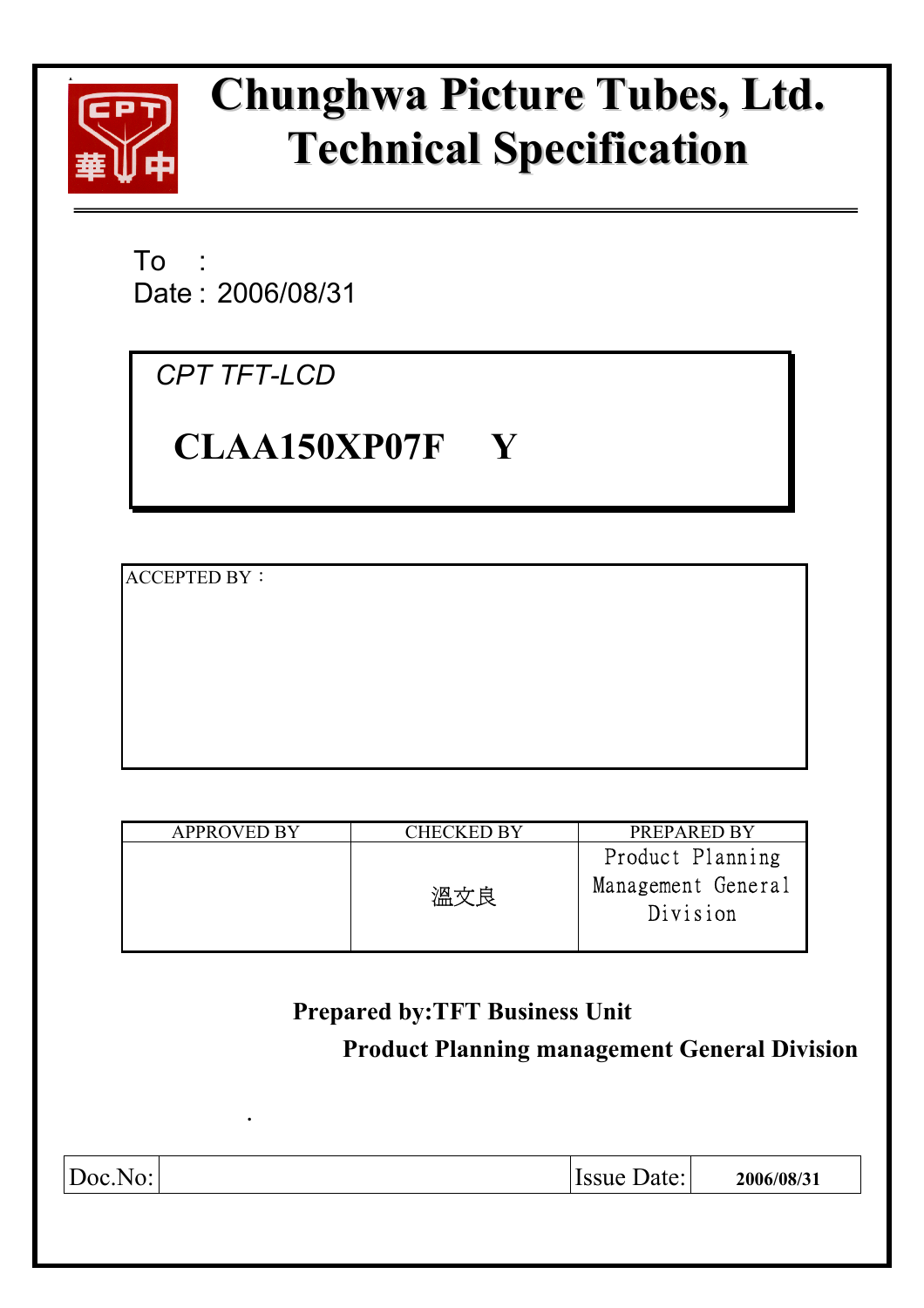|  | <b>RECORD OF REVISIONS</b> |  |
|--|----------------------------|--|
|  |                            |  |

| Revision No. | <b>Date</b> | Page                     | Description                                       |
|--------------|-------------|--------------------------|---------------------------------------------------|
| ${\rm NEW}$  | 2004/02/26  | $\overline{\phantom{m}}$ | Formal specification for 150XP03 was first issued |
| Ver1.0       | 2006/07/18  | $\overline{\phantom{a}}$ | Writing Modify                                    |
|              |             |                          |                                                   |
|              |             |                          |                                                   |
|              |             |                          |                                                   |
|              |             |                          |                                                   |
|              |             |                          |                                                   |
|              |             |                          |                                                   |
|              |             |                          |                                                   |
|              |             |                          |                                                   |
|              |             |                          |                                                   |
|              |             |                          |                                                   |
|              |             |                          |                                                   |
|              |             |                          |                                                   |
|              |             |                          |                                                   |
|              |             |                          |                                                   |
|              |             |                          |                                                   |
|              |             |                          |                                                   |
|              |             |                          |                                                   |
|              |             |                          |                                                   |
|              |             |                          |                                                   |
|              |             |                          |                                                   |
|              |             |                          |                                                   |
|              |             |                          |                                                   |
|              |             |                          |                                                   |
|              |             |                          |                                                   |
|              |             |                          |                                                   |
|              |             |                          |                                                   |
|              |             |                          |                                                   |
|              |             |                          |                                                   |
|              |             |                          |                                                   |
|              |             |                          |                                                   |
|              |             |                          |                                                   |
|              |             |                          |                                                   |
|              |             |                          |                                                   |
|              |             |                          |                                                   |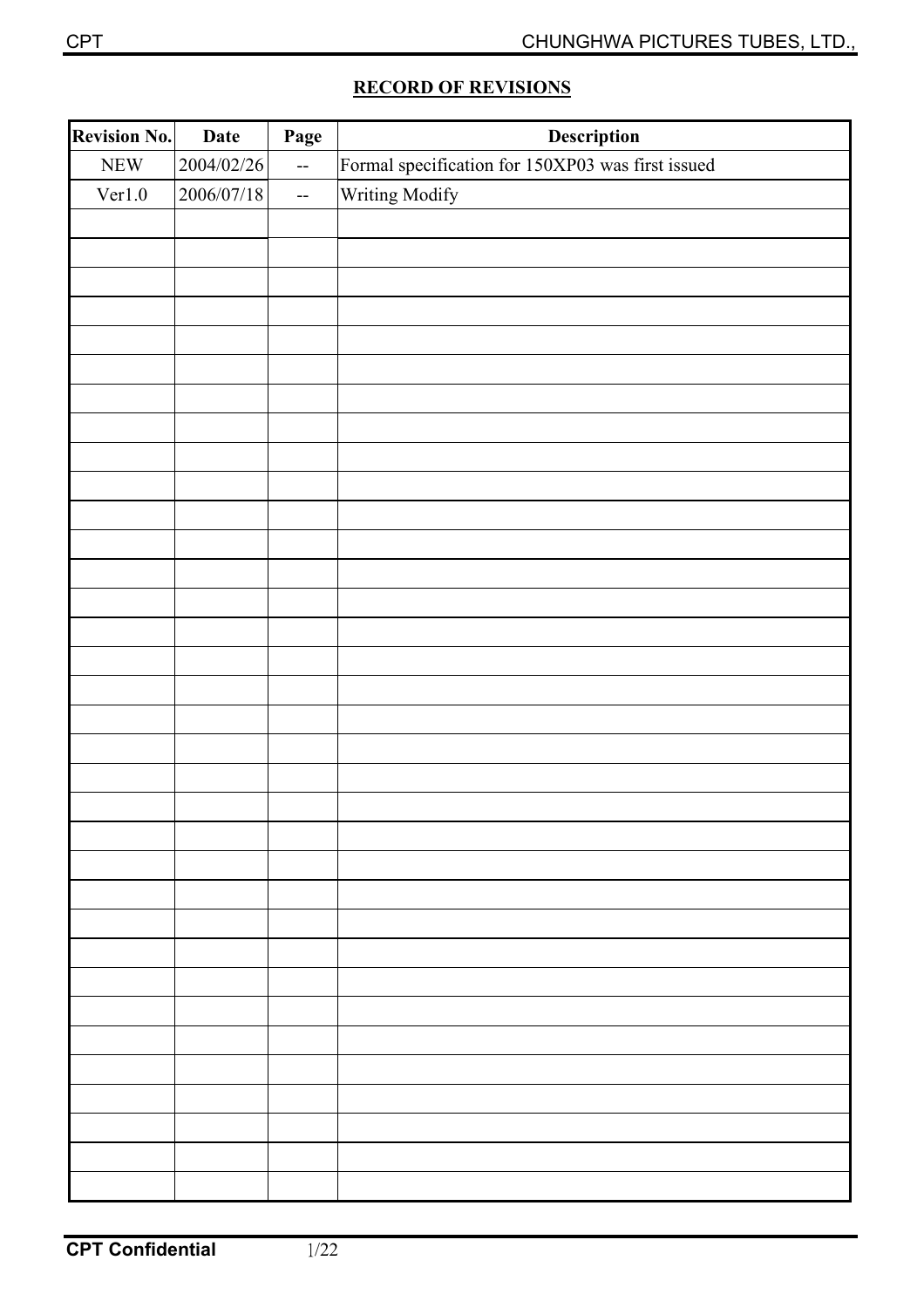| N <sub>0</sub> | <b>Item</b>                             | Page           |
|----------------|-----------------------------------------|----------------|
| 1              | <b>OVERVIEW</b>                         | 3              |
| $\overline{2}$ | <b>ABSOLUTE MAXIMUM RATINGS</b>         | $\overline{4}$ |
| 3              | ELECTRICAL CHARACTERISTICS              | 5              |
| 4              | <b>INTERFACE PIN CONNECTION</b>         | 8              |
| 5              | <b>INTERFACE TIMING</b>                 | 9              |
| 6              | <b>DATA MAPPING</b>                     | 10             |
| 7              | <b>COLOR DATA ASSIGNMENT</b>            | 11             |
| 8              | <b>BLOCK DIAGRAM</b>                    | 12             |
| 9              | MECHANICAL SPECIFICATION                | 13             |
| 10             | <b>OPTICAL CHARACTERISTICS</b>          | 15             |
| 11             | <b>RELIABILITY TEST CONDITIONS</b>      | 19             |
| 12             | HANDLING PRECAUTIONS FOR TFT-LCD MODULE | 20             |

# **CONTENTS**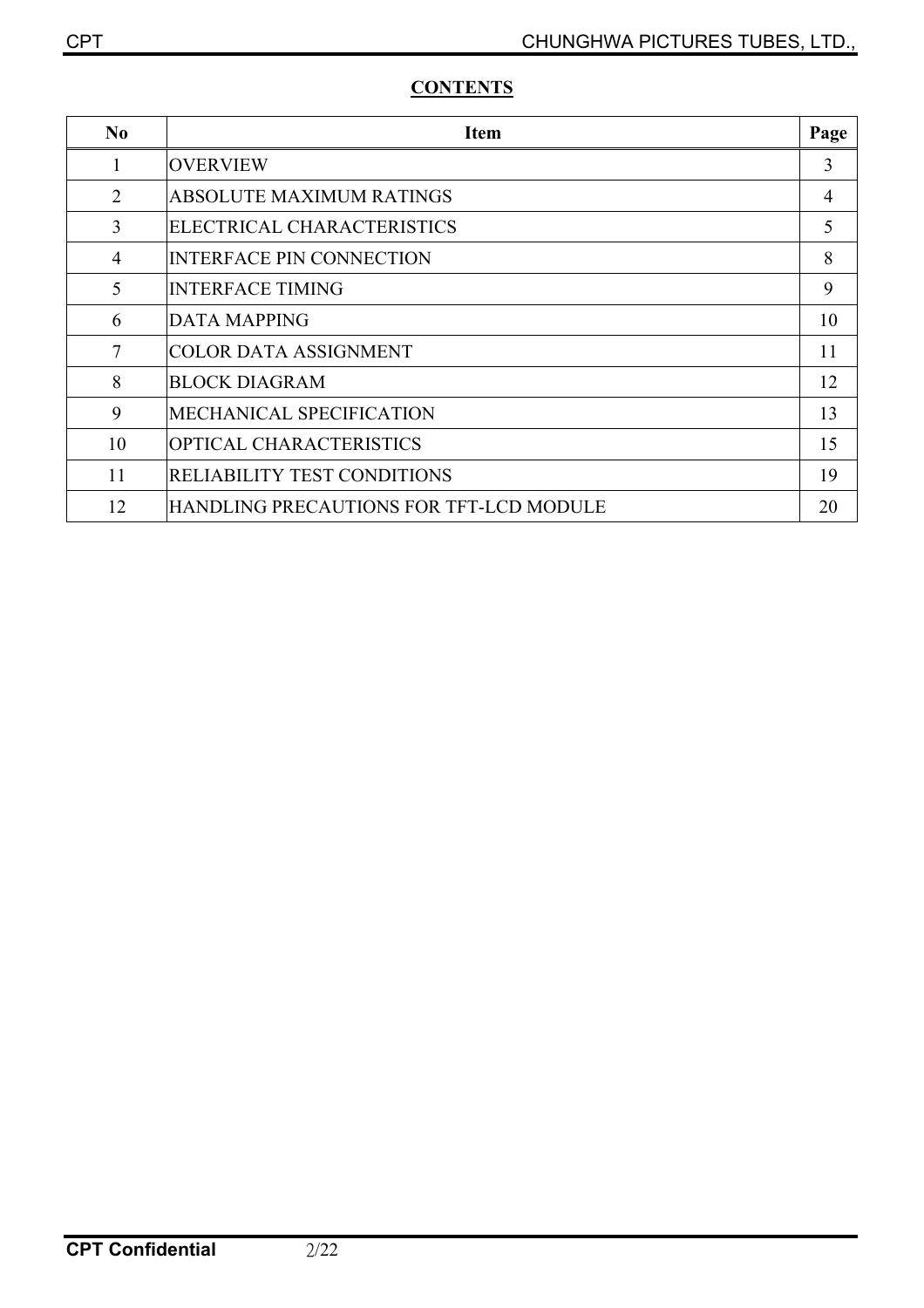# **1. OVERVIEW**

CLAA150XP01 is 15" color TFT-LCD (Thin Film Transistor Liquid Crystal Display) module composed of LCD panel, LVDS driver ICs, control circuit and backlight. By applying 8 bit digital data(6 bits+FRC), 1024×768, 16.2M-color images are displayed on the 15" diagonal screen. General specification are summarized in the following table:

| ITEM                                            | <b>SPECIFICATION</b>                             |
|-------------------------------------------------|--------------------------------------------------|
| Display Area (mm)                               | $[304.1(H)x228.1(V)$ (15.0-inch diagonal)        |
| Number of Pixels                                | $1024$ (H) $\times 768$ (V)                      |
| Pixel Pitch (mm)                                | $0.297(H) \times 0.297(V)$                       |
| <b>Color Pixel Arrangement</b>                  | <b>RGB</b> vertical stripe                       |
| Display Mode                                    | Normally white, TN                               |
| Number of Colors                                | $16.2M(6 \text{ bits+FRC})$                      |
| Brightness (cd/m <sup><math>\sim</math>2)</sup> | $450 \text{cd/m}^2$ (Typ.)(center, 6.5mA)        |
| Viewing Angle                                   | 140/125(Typ.)                                    |
| Wide Viewing Angle Technology                   | <b>Optical Compensation Film</b>                 |
| <b>Surface Treatment</b>                        | Anti-glare                                       |
| <b>Response Time</b>                            | $16$ ms (Typ.)                                   |
| <b>Color Saturation</b>                         | 65%                                              |
| Total Module Power (W)                          | $16.64+1.8$ (Typ.)                               |
| <b>Optimum Viewing Angle</b>                    | 6 o'clock                                        |
| Module Size (mm)                                | $326.5(W) \times 253.5(H) \times 14.0(D)$ (Typ.) |
| Module Weight (g)                               | $1300$ (Typ.)                                    |
| <b>Backlight Unit</b>                           | CCFL, 4 tables, edge-light (top/bottom)          |

The LCD Products listed on this document are not suitable for use of aerospace equipment, submarine cables, and nuclear reactor control system and life support systems. If customers intend to use these LCD products for above application or not listed in "Standard" as follows, please contact our sales people in advance.

Standard: Computer, Office equipment, Communication equipment, Test and Measurement equipment, Machine tool, Industrial robot, Audio and Visual equipment, Other consumer products.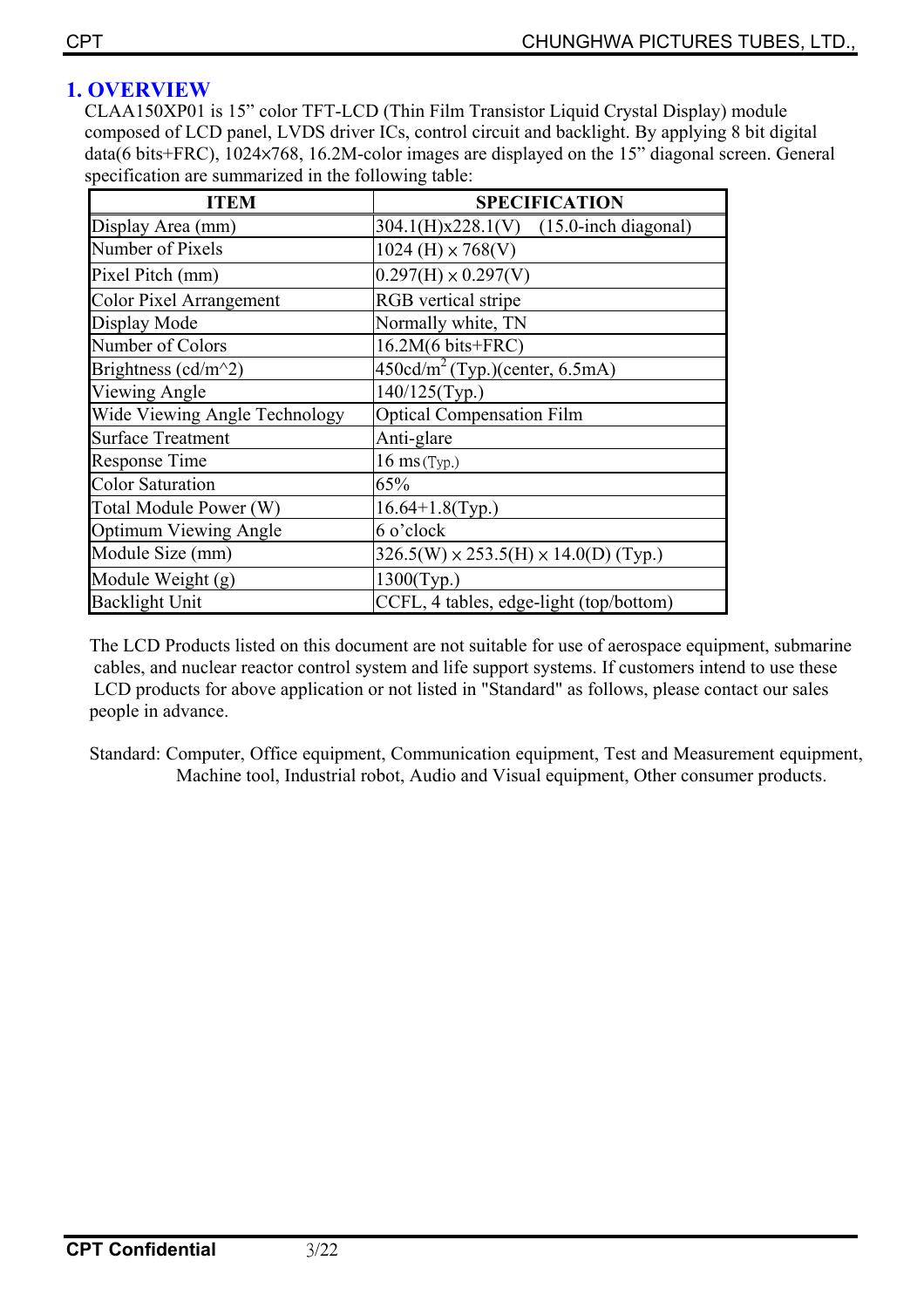## **2. ABSOLUTE MAXIMUM RATINGS**

 The following are maximun values which, if exceeded, may cause faulty operation or damage to the unit.

| <b>ITEM</b>                             | <b>SYMBOL</b>  | MIN.  | MAX. | <b>UNIT</b>              | Remark        |
|-----------------------------------------|----------------|-------|------|--------------------------|---------------|
| Power Supply Voltage For LCD            | <b>VDDD</b>    |       | 4.0  |                          | --            |
| <b>IDDD Rush Current</b>                | <b>IRUSHd</b>  |       | 4.0  | A                        | $*1$          |
| Lamp Voltage                            | VL             | 495   | 605  | Vrms                     |               |
| Lamp Current                            | IL             | 3.5   | 8.0  | mArms                    |               |
| Lamp Frequency                          | FL             | 40    | 80   | kHz                      |               |
| Operation Temperature (Surrounding) *1) | Top            |       | 50   | $\gamma$                 | $*2, 3, 4, 5$ |
| Storage Temperature *1)                 | $T_{\rm{stg}}$ | $-20$ | 60   | $\int_{\alpha}^{\infty}$ | $*2, 3, 3$    |

[Note]

- $*1$ ) he rising time of VCC is 550  $\mu$  sec (measured conditions are described below), If VCC rise time increase then IRUSH decrease.
- \*2) The relative temperature and humidity range are as below sketch, 90%RHMax. (Ta $\leq 40^{\circ}$ C)
- \*3) The maximum wet bulb temperature  $\leq 39^{\circ}$ C(Ta $> 40^{\circ}$ C) and without dewing.
- \*4) If you use the product in a environment which over the definition of temperature and humidity too long to effect the result of eye-atching.
- \*5) The lamp life time relates to lamp current, when you use our products please see the statement about backlight lists at page 7.
- \*6) If you operate the product in normal temperature range, the center surface of panel should be under  $60^{\circ}$ C.

Humidity:

Humidity $\leq$ 85%RH without condensation. Relative Humidity  $\leq 90\%$  (Ta $\leq 40^{\circ}$ C) Wet Bulb Temperature  $\leq 39^{\circ}$ C (Ta $\geq 40^{\circ}$ C)

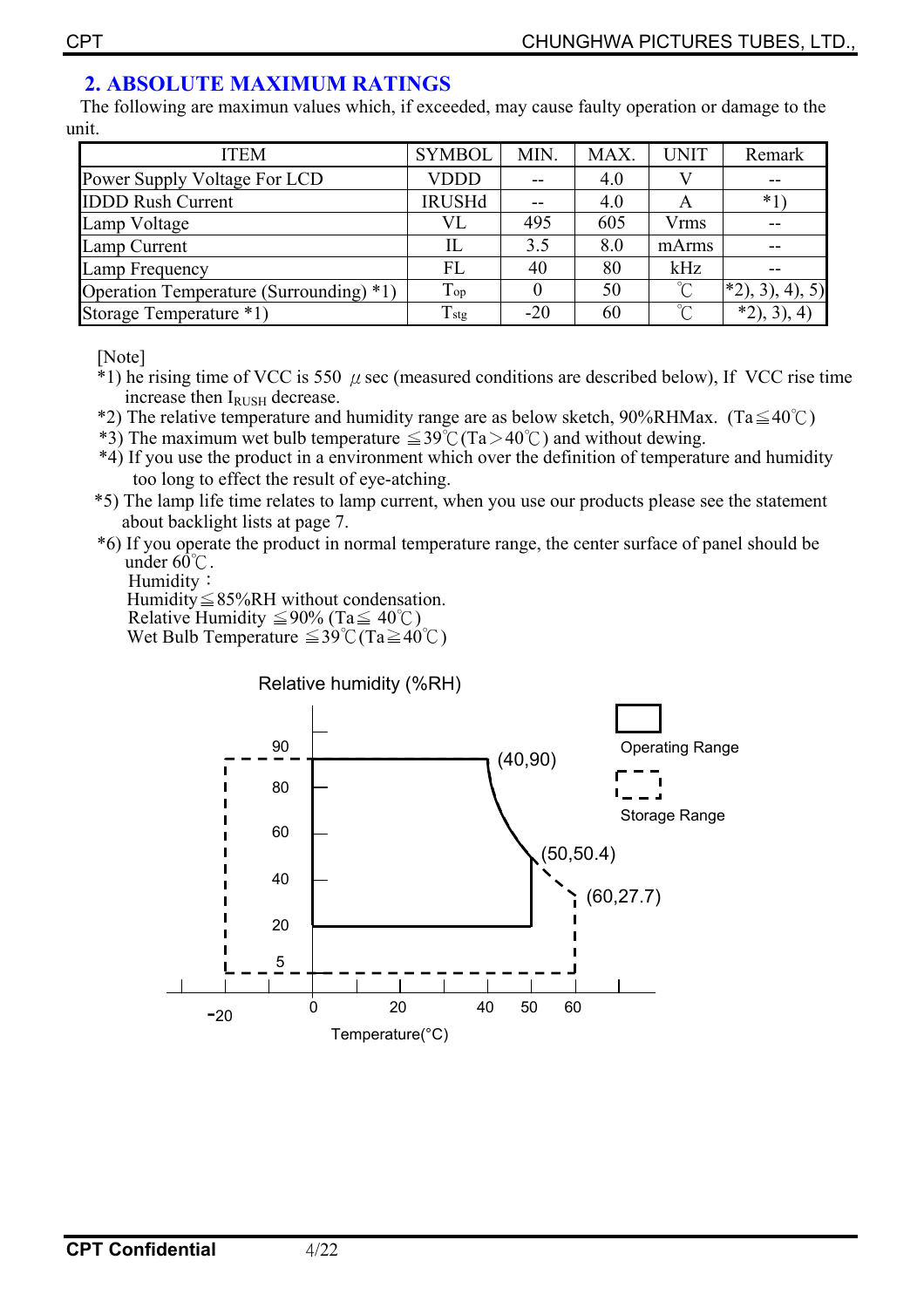# **3. ELECTRICAL CHARACTERISTICS**

| $Ta=25^{\circ}C$<br>3.1 TFT-LCD        |               |            |            |            |             |               |
|----------------------------------------|---------------|------------|------------|------------|-------------|---------------|
| <b>ITEM</b>                            | <b>SYMBOL</b> | <b>MIN</b> | <b>TYP</b> | <b>MAX</b> | <b>UNIT</b> | <b>REMARK</b> |
| Power Supply Voltage for Logic         | <b>VDDD</b>   | 3.0        | 3.3        | 3.6        |             | $*1$          |
| Power Supply Current for Logic         | <b>IDDD</b>   | $-$        | 450        | 600        | mA          | $*2)$         |
| Permissive Ripple Voltage for<br>Logic | <b>VRPd</b>   |            | --         | 100        | $mVp-p$     | $Vin=+3.3V$   |
| Differential impendence                | Zm            | 90         | 100        | l 10       |             | $*3)$         |

[Note]

\*1)Power · data sequence

0.5ms $≤t1≤10$ ms 500ms $≤t4$  0≦t2≦50ms 200ms≦t5 0≦t3≦50ms 200ms≦t6



Data: RGB DATA, DCLK, DENA

VCC-dip state:

1) When 2.7 V $\leq$ VCC $<$ 3.0V, td $\leq$ 10 ms.

2) VCC-dip condition should also follow the VCC-turn-off condition.



\*2) Typical current situation:  $0 \sim 255$ -gray-bar pattern, 768 line mode, VCC=+3.3V, f<sub>CLK</sub>=65 MHz.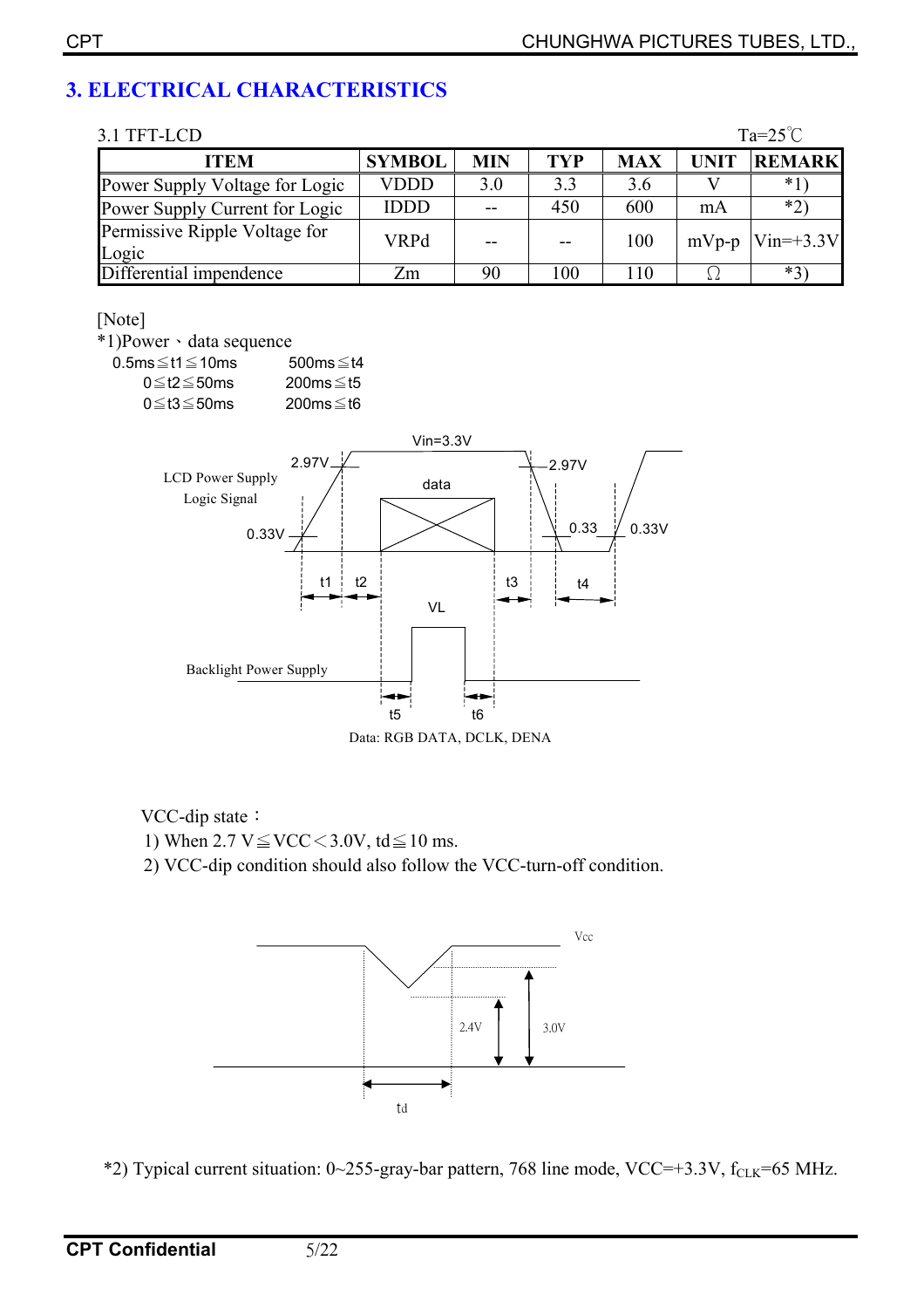#### \*3) Definition of the LVDS data





 $VID = VIN_{+} - VIN_{-}$  $\triangle$ VID =  $|$  VIN<sub>+</sub> – VID- $|$  $VID+=|VIN_{+}-VIH_{-}|$  $VID = |VIN_{+} - VIL_{-}|$  $VCM = (VIN_+ + VIN_-)/2$  $VCM+=(VIN_{+}+VIH_{-})/2$  $VCM = (VIN_{+} + VIL_{-})/2$ 



| 3.2 Backlight |  |
|---------------|--|

(a) Electrical Characteristics  $Ta=25^{\circ}C$ 

| <b>ITEM</b>               | <b>SYMBOL</b> | <b>MIN</b> | <b>TYP</b> | <b>MAX</b> | UNIT        | <b>REMARK</b>              |
|---------------------------|---------------|------------|------------|------------|-------------|----------------------------|
| Lamp Voltage              |               | 495        | 550        | 605        | Vrms        | $IL=8.0mA$                 |
| Lamp Current              |               | 3.5        | 6.5        |            | mArms       | $*1$                       |
| <b>Inverter Frequency</b> | FI            | 40         | $-$        | 80         | kHz         | $*_{2}$                    |
| <b>Starting Lamp</b>      | VS            | 950        | $- -$      | $\sim$     | Vrms        | Ta= $25^{\circ}$ C *3) *4) |
| Voltage                   |               | 1300       | $- -$      |            | <b>Vrms</b> | Ta= $0^{\circ}$ C *3) *5)  |

#### (b) Lamp Life Time

| <b>ITEM</b>                       |             |              | IL @3.0 mA   IL @6.5 mA   IL @8.0 mA | <b>UNIT</b> | <b>REMARK</b>              |
|-----------------------------------|-------------|--------------|--------------------------------------|-------------|----------------------------|
| Lamp Life Time                    | Min. 50,000 | Min. 50,000  | Min. 30,000                          | hr          | Continuous<br>Operation*6) |
| Turn-on and Turn-off<br>Operation | $- -$       | Min. 100,000 | $-$                                  | time        | Continuous<br>Operation*7) |

[Note] If the waveform of light up-driving is asymmetric, the distribution of mercury inside the lamp tube will become unequally or will deplete the Ar gas in it. Then it may cause the abnormal phenomenon of lighting-up. Therefore, designers have to try their best to forfill the conditions under the inverter designing-stage as below: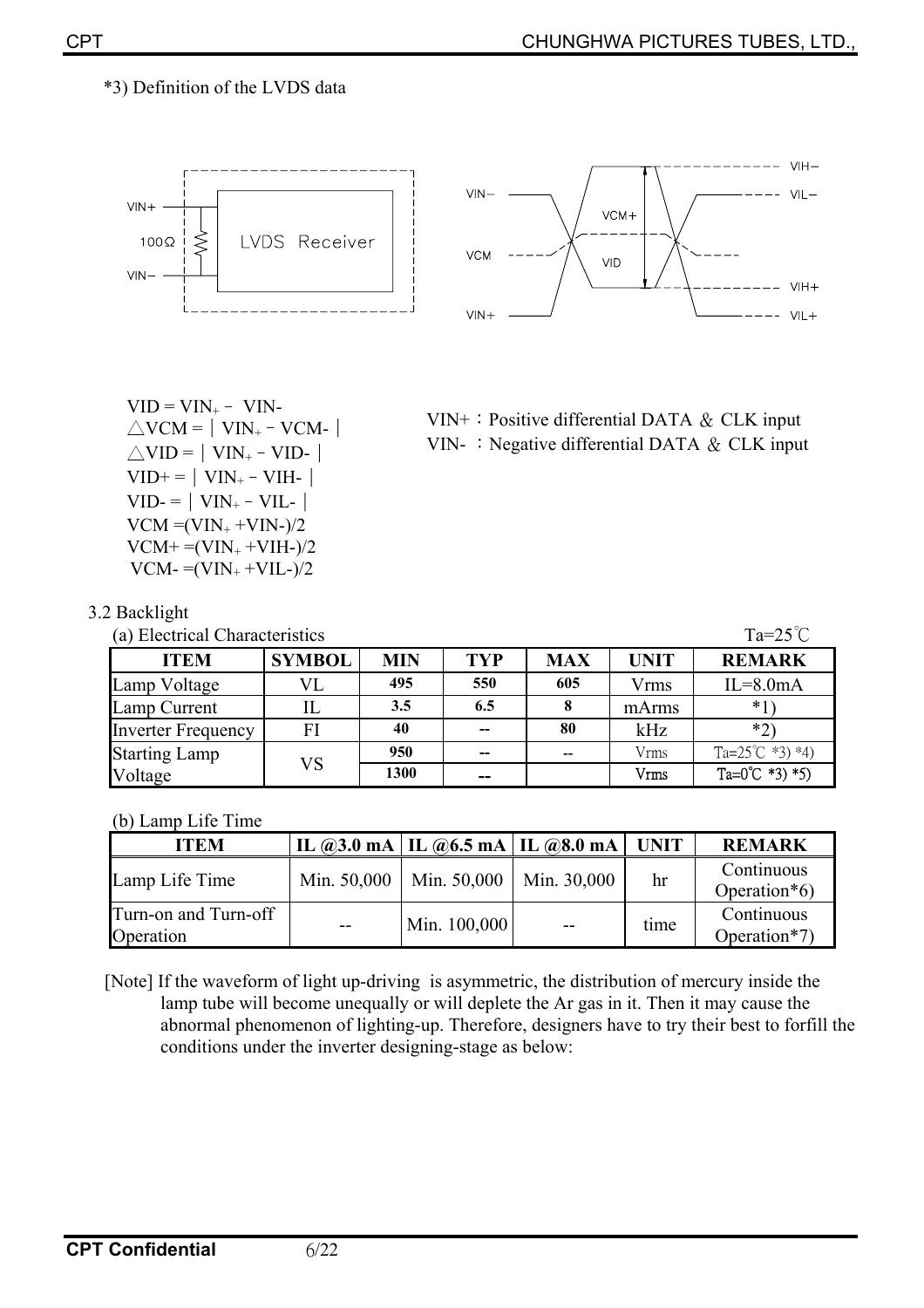- The degrees of unbalance  $\frac{1}{2}$  < 10%
- The ratio of wave height  $\frac{1}{5} < \sqrt{2} \pm 10\%$



A : The degrees of unbalance =  $|$  Ip – I-p  $|$  / Irms  $\times$ 100 (%)  $B$  : The ratio of wave height = Ip (or I-p) / Irms





 $*2$ ) Frequency in this range can mala the characterisitics of electric and optics maintain in  $+/-10\%$ except hue.

Lamp frequency of inverter may produce interference with horizontal synchronous frequency,and this may cause horizontal beat on the display.Therefore, please adjust lamp frequency, and keep inverter as far from module as possible or use electronic shielding between inverter and module to avoid the interference.

- \*3) The design starting lamp voltage for inverter must probably be equal to or higher than maximum starting lamp voltage.
- \*4) While the inverter lights up a whole lamp at once, it should provide the lowest value of lamp's starting voltage.
- \*5) The lamp assembled in the LCD module and connected with the inverter would not be lit up besides the rising rate of starting voltage inferior to 3 kV/s.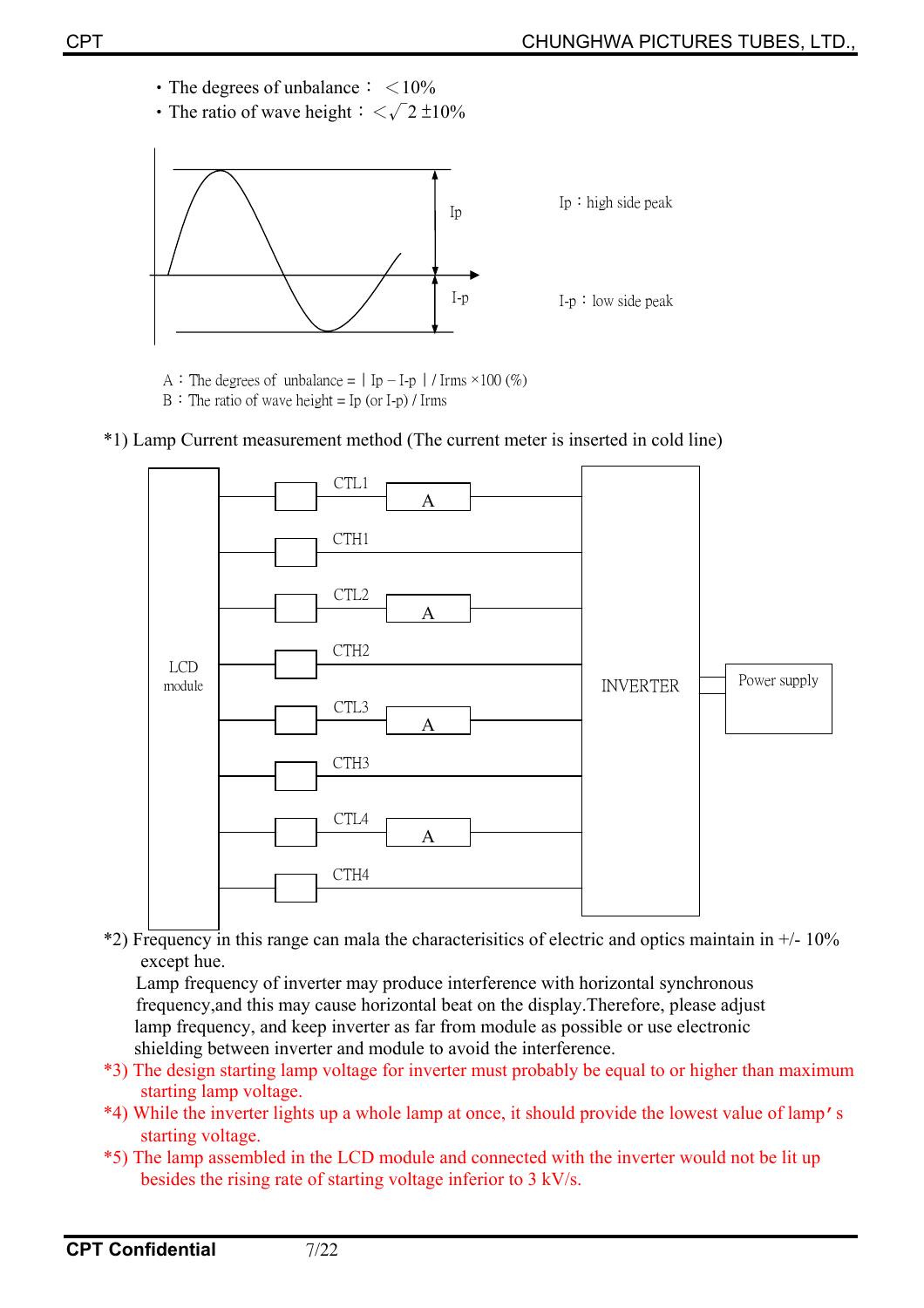- $*6$ ) Definition of the lamp life time :
	- a. Luminance (L) under 50% of specification starting lamp voltage
	- b. Starting Lamp Voltage:  $VS > 950V$ , Ta=25°C

$$
VS > 1300V, Ta=0°C
$$

When lamp current over 8.0mA, lamp life time will drop rapidly. If it lower than 3.0mA, the lamp will be damaged.

- \*7) The condition of Turn-on and Turn-off operation is as below:
	- a. Lamp current is 6.5mA
	- b. Frequency is  $10 \text{ sec.}$ (on)/ $10 \text{ sec.}$ (off)
	- c. Repeat it for 10 thousand times
	- d. The lamp hue variation must smaller than 0.015
	- e. It should not have motion fail when starting lamp voltage is lower than 130%of the initial value.

# **4. INTERFACE PIN CONNECTION**

4.1 CN1

Outlet connector: DF14H-20P-1. 25H Plug connector: DF14 –20S-1.25C

| $PIN$ #        | <b>SYMBO</b> | <b>FUNCTION</b>                              |
|----------------|--------------|----------------------------------------------|
|                | <b>VDDD</b>  | +3.3V Power Supply                           |
| $\overline{2}$ | <b>VDDD</b>  | +3.3V Power Supply                           |
| $\overline{3}$ | <b>GND</b>   | <b>GND</b>                                   |
| $\overline{4}$ | <b>GND</b>   | <b>GND</b>                                   |
| 5              | RXIN0-       | Negative LVDS Differential Data Input        |
| 6              | RXIN0+       | Positive LVDS Differential Data Input        |
| $\overline{7}$ | <b>GND</b>   | <b>GND</b>                                   |
| 8              | RXIN1-       | Negative LVDS Differential Data Input        |
| 9              | $RXIN1+$     | Positive LVDS Differential Data Input        |
| 10             | <b>GND</b>   | <b>GND</b>                                   |
| 11             | RXIN2-       | <b>Negative LVDS Differential Data Input</b> |
| 12             | $RXIN2+$     | Positive LVDS Differential Data Input        |
| 13             | <b>GND</b>   | <b>GND</b>                                   |
| 14             | <b>RXCLK</b> | Negative LVDS Differential Clock Input       |
| 15             | <b>RXCLK</b> | Positive LVDS Differential Clock Input       |
| 16             | <b>GND</b>   | <b>GND</b>                                   |
| 17             | RXIN3-       | Negative LVDS Differential Data Input        |
| 18             | $RXIN3+$     | Positive LVDS Differential Data Input        |
| 19             | <b>GND</b>   | <b>GND</b>                                   |
| 20             | NC           | Reserved                                     |

1) Keep the NC Pin and don't connect it to GND or other signals.

2) GND Pin must connect to the ground, don't let it be a vacant pin.

### 4.2 CN2,3,4,5 (BACKLIGHT)

Backlight-side connector: BHsR-02VS-1 (JST) Inverter-side connector: SM02B-BHSs-1 (JST) CN2

| PIN# | <b>SYMBOL</b> | <b>FUNCTION</b> |
|------|---------------|-----------------|
|      |               | High Voltage    |
|      |               | Voltage<br>1.0W |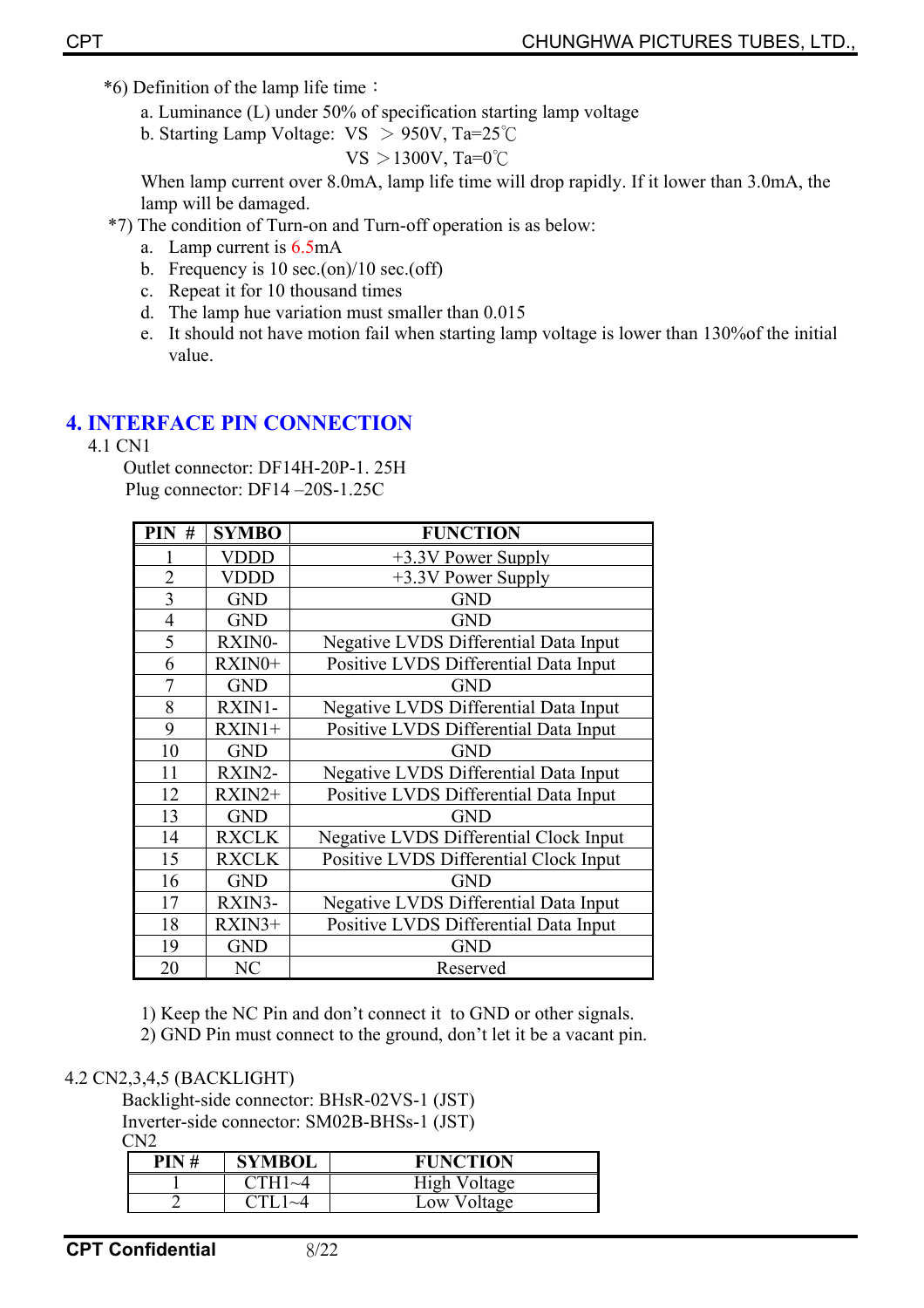# **5. INTERFACE TIMING**

# 5.1 Horizontal signal:



5.2 Vertical signal:

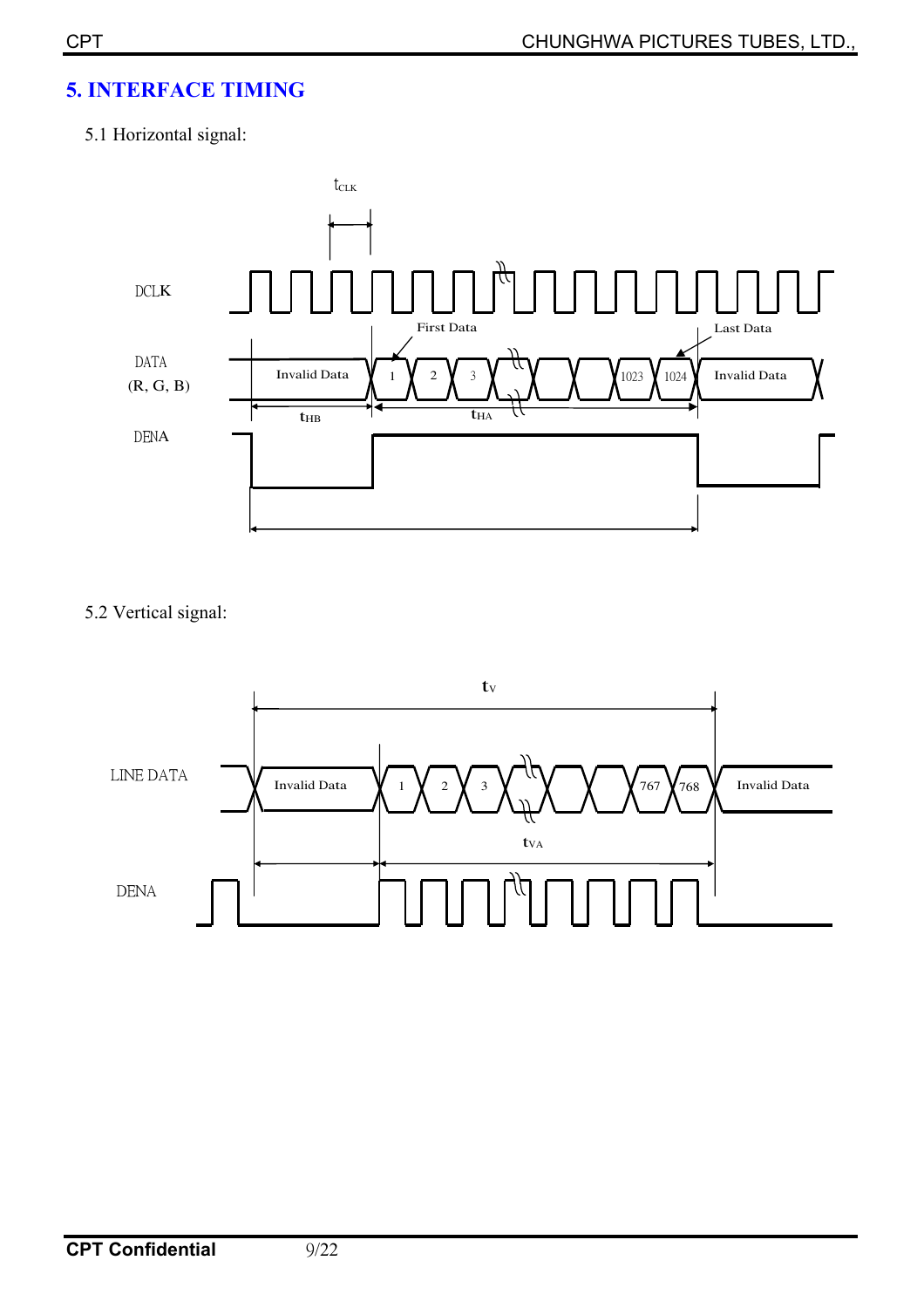#### 5.3 Timing Chart

|                      |             | <b>ITEM</b>            |                                | <b>SYMBOL</b>    | MIN.  | TYP.  | MAX.  | <b>UNIT</b>                          |
|----------------------|-------------|------------------------|--------------------------------|------------------|-------|-------|-------|--------------------------------------|
|                      |             | <b>DCLK</b>            | Freq.                          | $f_{CLK}$        | 40    | 65    | 80    | <b>MHz</b>                           |
| <b>LCD</b><br>Timing |             |                        | Cycle                          | $t_{\text{CLK}}$ | 12.5  | 15.3  | 20    | ns                                   |
|                      |             |                        | Vertical line Rate             | $f_{\rm H}$      | 35.73 | 48.36 | 58.39 | kHz                                  |
|                      | <b>DENA</b> | Horizontal<br>Vertical | Horizontal total<br>time       | $t_{\rm H}$      | 1150  | 1344  | 1370  | $t_{\scriptscriptstyle{\text{CLK}}}$ |
|                      |             |                        | Horiaontal<br>effective time   | $t_{HA}$         |       | 1024  | --    | $t_{\scriptscriptstyle{\text{CLK}}}$ |
|                      |             |                        | Horizontal blank<br>time       | $t_{\rm HB}$     | 126   | 320   | 346   | $t_{\text{CLK}}$                     |
|                      |             |                        | Vertical frame<br>$Rate*1)*2)$ | Fr               | 45    | 60    | 75    | Hz                                   |
|                      |             |                        | Vertical total<br>time         | $t_V$            | 794   | 806   | 860   | $t_H$                                |
|                      |             |                        | Vertical effective<br>time     | $t_{VA}$         |       | 768   | --    | $t_{\rm H}$                          |
|                      |             |                        | Vertical blank<br>time         | $t_{VB}$         | 26    | 38    | 92    | $t_H$                                |

 $*1)$  NTSC specfication: vertical frame rate 57~63 Hz.

\*2) PAL specfication: vertical frame rate (47)~(53) Hz.

## **6.DATA MAPPING**

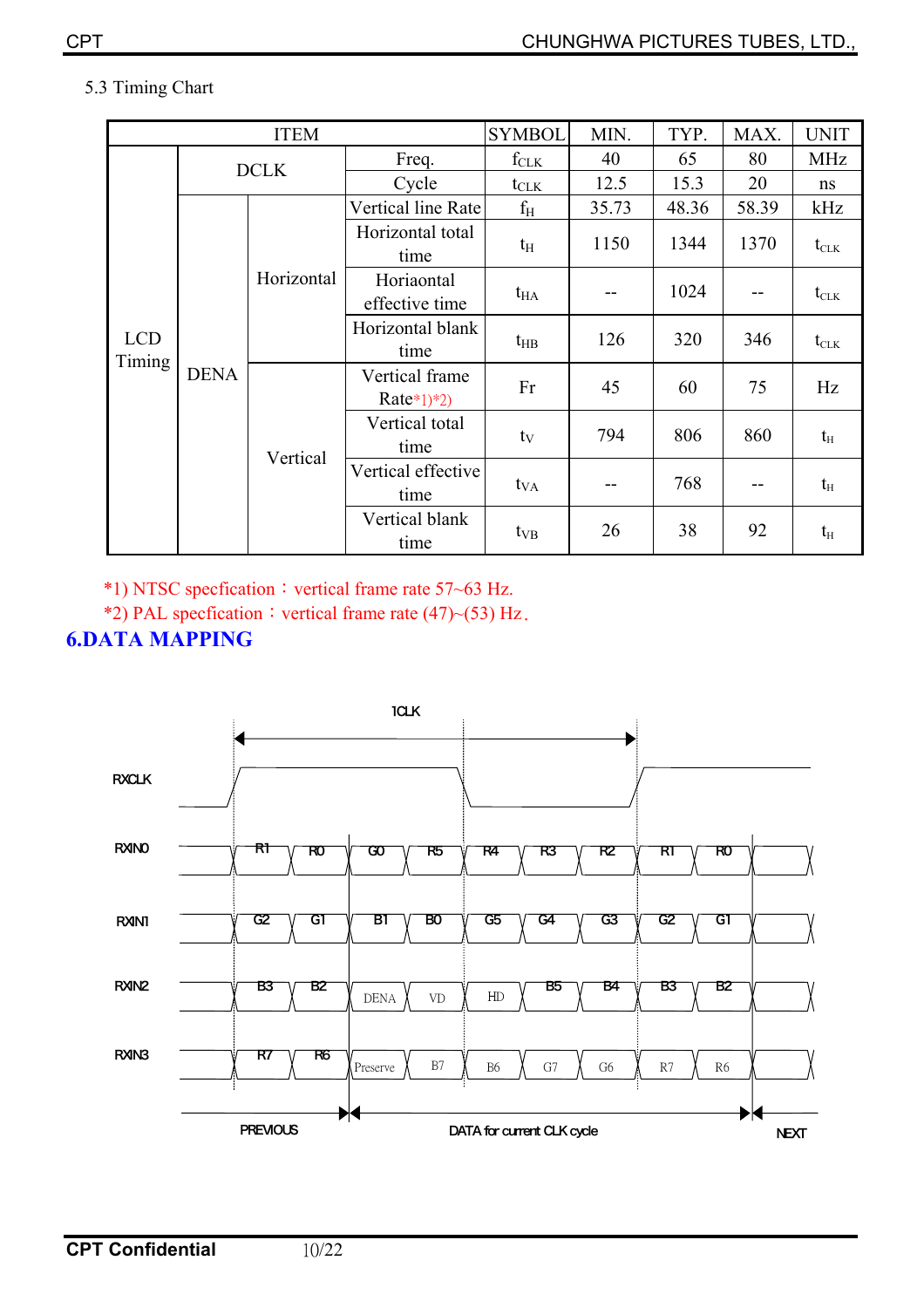| Color<br><b>Input Data</b> |              | <b>MSB</b>       |                  |                  |                  |                  |                  |                  | <b>LSB</b>       | <b>MSB</b><br><b>LSB</b><br><b>MSB</b> |                  |                  |                  |                  |                  |                  |                  |                  |                  | <b>LSB</b>       |                  |                  |                  |                  |                  |
|----------------------------|--------------|------------------|------------------|------------------|------------------|------------------|------------------|------------------|------------------|----------------------------------------|------------------|------------------|------------------|------------------|------------------|------------------|------------------|------------------|------------------|------------------|------------------|------------------|------------------|------------------|------------------|
|                            |              | R7               | R6               | R <sub>5</sub>   | $R4$ $R3$        |                  | R <sub>2</sub>   | R1               | R <sub>0</sub>   | G7                                     | G <sub>6</sub>   |                  | G5 G4            | G <sub>3</sub>   | G2               | G1               | G <sub>0</sub>   | B7               | <b>B6</b>        | B <sub>5</sub>   | B <sub>4</sub>   | B <sub>3</sub>   | B <sub>2</sub>   | B <sub>1</sub>   | B <sub>0</sub>   |
|                            | <b>Black</b> | $\mathbf{0}$     | $\boldsymbol{0}$ | $\overline{0}$   | $\mathbf{0}$     | $\mathbf{0}$     | $\boldsymbol{0}$ | $\boldsymbol{0}$ | $\boldsymbol{0}$ | $\overline{0}$                         | $\boldsymbol{0}$ | $\boldsymbol{0}$ | $\boldsymbol{0}$ | $\mathbf{0}$     | $\mathbf{0}$     | $\overline{0}$   | $\mathbf{0}$     | $\boldsymbol{0}$ | $\boldsymbol{0}$ | $\boldsymbol{0}$ | $\mathbf{0}$     | $\boldsymbol{0}$ | $\boldsymbol{0}$ | $\boldsymbol{0}$ | $\boldsymbol{0}$ |
|                            | Red          | 1                | $\mathbf{1}$     | 1                | 1                | $\mathbf{1}$     |                  | $\mathbf{1}$     |                  | $\mathbf{0}$                           | 0                | $\boldsymbol{0}$ | $\boldsymbol{0}$ | $\boldsymbol{0}$ | $\boldsymbol{0}$ | $\boldsymbol{0}$ | $\boldsymbol{0}$ | $\boldsymbol{0}$ | $\boldsymbol{0}$ | $\boldsymbol{0}$ | $\boldsymbol{0}$ | $\boldsymbol{0}$ | $\boldsymbol{0}$ | 0                | $\boldsymbol{0}$ |
|                            | Green        | $\overline{0}$   | $\overline{0}$   | $\overline{0}$   | $\overline{0}$   | $\mathbf{0}$     | $\theta$         | $\boldsymbol{0}$ | $\mathbf{0}$     | $\mathbf{1}$                           | 1                | $\mathbf{1}$     |                  | $\mathbf{1}$     |                  | $\mathbf{1}$     | $\mathbf{1}$     | $\overline{0}$   | $\mathbf{0}$     | $\mathbf{0}$     | $\theta$         | $\mathbf{0}$     | $\theta$         | $\mathbf{0}$     | $\boldsymbol{0}$ |
| <b>Basic</b>               | Blue         | $\boldsymbol{0}$ | $\overline{0}$   | $\boldsymbol{0}$ | $\boldsymbol{0}$ | $\boldsymbol{0}$ | $\boldsymbol{0}$ | $\boldsymbol{0}$ | $\boldsymbol{0}$ | $\theta$                               | 0                | $\theta$         | $\mathbf{0}$     | $\overline{0}$   | $\boldsymbol{0}$ | $\boldsymbol{0}$ | $\boldsymbol{0}$ | 1                | 1                | 1                | 1                | 1                | 1                | 1                | 1                |
| Color                      | Cyan         | $\overline{0}$   | $\overline{0}$   | $\overline{0}$   | $\overline{0}$   | $\overline{0}$   | $\overline{0}$   | $\overline{0}$   | $\mathbf{0}$     | $\mathbf{1}$                           | 1                | $\mathbf{1}$     | $\mathbf{1}$     | $\mathbf{1}$     | $\mathbf{1}$     | $\mathbf{1}$     | $\mathbf{1}$     | $\mathbf{1}$     | $\mathbf{1}$     | $\mathbf{1}$     | $\mathbf{1}$     | 1                | $\mathbf{1}$     | $\mathbf{1}$     | $\mathbf{1}$     |
|                            | Magenta      |                  |                  | 1                | $\mathbf{1}$     | 1                |                  | 1                |                  | $\theta$                               | 0                | $\boldsymbol{0}$ | $\mathbf{0}$     | $\overline{0}$   | $\boldsymbol{0}$ | $\theta$         | $\boldsymbol{0}$ | 1                | $\mathbf{1}$     |                  | 1                |                  | 1                |                  | 1                |
|                            | Yellow       | $\mathbf{1}$     | $\mathbf{1}$     | 1                | 1                | 1                |                  | 1                |                  | 1                                      |                  | 1                | 1                | $\mathbf{1}$     | 1                | $\mathbf{1}$     | 1                | $\overline{0}$   | $\boldsymbol{0}$ | $\mathbf{0}$     | $\theta$         | $\mathbf{0}$     | $\mathbf{0}$     | $\mathbf{0}$     | $\boldsymbol{0}$ |
|                            | White        | $\mathbf{1}$     | $\mathbf{1}$     | $\mathbf{1}$     | 1                | $\mathbf{1}$     | 1                | $\mathbf{1}$     | 1                | $\mathbf{1}$                           | $\mathbf{1}$     | $\mathbf{1}$     | $\mathbf{1}$     | $\mathbf{1}$     | $\mathbf{1}$     | $\mathbf{1}$     | $\mathbf{1}$     | $\mathbf{1}$     | $\mathbf{1}$     | 1                | $\mathbf{1}$     | 1                | $\mathbf{1}$     | $\mathbf{1}$     | $\mathbf{1}$     |
|                            | Red(0)       | $\boldsymbol{0}$ | $\boldsymbol{0}$ | $\boldsymbol{0}$ | $\mathbf{0}$     | $\boldsymbol{0}$ | $\boldsymbol{0}$ | $\boldsymbol{0}$ | $\boldsymbol{0}$ | $\boldsymbol{0}$                       | $\boldsymbol{0}$ | $\boldsymbol{0}$ | $\boldsymbol{0}$ | $\boldsymbol{0}$ | $\boldsymbol{0}$ | $\mathbf{0}$     | $\boldsymbol{0}$ | $\overline{0}$   | $\boldsymbol{0}$ | $\boldsymbol{0}$ | $\boldsymbol{0}$ | $\mathbf{0}$     | $\boldsymbol{0}$ | $\boldsymbol{0}$ | $\boldsymbol{0}$ |
|                            | Red(1)       | $\boldsymbol{0}$ | $\boldsymbol{0}$ | $\boldsymbol{0}$ | $\boldsymbol{0}$ | $\mathbf{0}$     | $\boldsymbol{0}$ | $\boldsymbol{0}$ | 1                | $\mathbf{0}$                           | $\boldsymbol{0}$ | $\boldsymbol{0}$ | $\boldsymbol{0}$ | $\boldsymbol{0}$ | $\boldsymbol{0}$ | $\boldsymbol{0}$ | $\boldsymbol{0}$ | $\boldsymbol{0}$ | $\boldsymbol{0}$ | $\boldsymbol{0}$ | $\boldsymbol{0}$ | $\boldsymbol{0}$ | $\boldsymbol{0}$ | $\boldsymbol{0}$ | $\boldsymbol{0}$ |
|                            | Red(2)       | $\boldsymbol{0}$ | $\overline{0}$   | $\overline{0}$   | $\mathbf{0}$     | $\mathbf{0}$     | $\boldsymbol{0}$ | $\mathbf{1}$     | $\overline{0}$   | $\overline{0}$                         | $\boldsymbol{0}$ | $\mathbf{0}$     | $\boldsymbol{0}$ | $\overline{0}$   | $\boldsymbol{0}$ | $\overline{0}$   | $\overline{0}$   | $\theta$         | $\boldsymbol{0}$ | $\boldsymbol{0}$ | $\mathbf{0}$     | $\overline{0}$   | $\overline{0}$   | $\boldsymbol{0}$ | $\mathbf{0}$     |
| Red                        |              |                  |                  |                  |                  |                  |                  |                  |                  |                                        |                  |                  |                  |                  |                  |                  |                  |                  |                  |                  |                  |                  |                  |                  |                  |
|                            |              |                  |                  |                  |                  |                  |                  |                  |                  |                                        |                  |                  |                  |                  |                  |                  |                  |                  |                  |                  |                  |                  |                  |                  |                  |
|                            | Red (254)    | $\mathbf{1}$     | $\mathbf{1}$     | 1                | $\mathbf{1}$     | $\mathbf{1}$     | $\mathbf{1}$     | $\mathbf{1}$     | $\boldsymbol{0}$ | $\boldsymbol{0}$                       | $\boldsymbol{0}$ | $\mathbf{0}$     | $\boldsymbol{0}$ | $\boldsymbol{0}$ | $\boldsymbol{0}$ | $\boldsymbol{0}$ | $\boldsymbol{0}$ | $\boldsymbol{0}$ | $\boldsymbol{0}$ | $\boldsymbol{0}$ | $\boldsymbol{0}$ | $\boldsymbol{0}$ | $\boldsymbol{0}$ | $\boldsymbol{0}$ | $\boldsymbol{0}$ |
|                            | Red (255)    | $\mathbf{1}$     | $\mathbf{1}$     | 1                | $\mathbf{1}$     | $\mathbf{1}$     |                  | $\mathbf{1}$     |                  | $\boldsymbol{0}$                       | $\boldsymbol{0}$ | $\boldsymbol{0}$ | $\boldsymbol{0}$ | $\boldsymbol{0}$ | $\boldsymbol{0}$ | $\boldsymbol{0}$ | $\boldsymbol{0}$ | $\boldsymbol{0}$ | $\boldsymbol{0}$ | $\boldsymbol{0}$ | $\boldsymbol{0}$ | $\boldsymbol{0}$ | $\boldsymbol{0}$ | $\boldsymbol{0}$ | $\boldsymbol{0}$ |
|                            | Green $(0)$  | $\boldsymbol{0}$ | $\boldsymbol{0}$ | $\boldsymbol{0}$ | $\boldsymbol{0}$ | $\boldsymbol{0}$ | $\boldsymbol{0}$ | $\boldsymbol{0}$ | $\boldsymbol{0}$ | $\theta$                               | $\boldsymbol{0}$ | $\boldsymbol{0}$ | $\mathbf{0}$     | $\boldsymbol{0}$ | $\boldsymbol{0}$ | $\mathbf{0}$     | $\mathbf{0}$     | $\boldsymbol{0}$ | $\boldsymbol{0}$ | $\boldsymbol{0}$ | $\theta$         | $\mathbf{0}$     | $\mathbf{0}$     | $\mathbf{0}$     | $\boldsymbol{0}$ |
|                            | Green $(1)$  | $\boldsymbol{0}$ | $\overline{0}$   | $\overline{0}$   | $\mathbf{0}$     | $\mathbf{0}$     | $\boldsymbol{0}$ | $\boldsymbol{0}$ | $\mathbf{0}$     | $\mathbf{0}$                           | 0                | $\boldsymbol{0}$ | $\boldsymbol{0}$ | $\overline{0}$   | $\boldsymbol{0}$ | $\overline{0}$   | 1                | $\overline{0}$   | $\boldsymbol{0}$ | $\overline{0}$   | $\theta$         | $\mathbf{0}$     | $\mathbf{0}$     | $\theta$         | $\boldsymbol{0}$ |
|                            | Green $(2)$  | $\overline{0}$   | $\overline{0}$   | $\overline{0}$   | $\mathbf{0}$     | $\mathbf{0}$     | $\overline{0}$   | $\mathbf{0}$     | $\mathbf{0}$     | $\overline{0}$                         | $\overline{0}$   | $\mathbf{0}$     | $\overline{0}$   | $\overline{0}$   | $\mathbf{0}$     | $\mathbf{1}$     | $\overline{0}$   | $\theta$         | $\mathbf{0}$     | $\mathbf{0}$     | $\overline{0}$   | $\overline{0}$   | $\mathbf{0}$     | $\mathbf{0}$     | $\boldsymbol{0}$ |
| Green                      |              |                  |                  |                  |                  |                  |                  |                  |                  |                                        |                  |                  |                  |                  |                  |                  |                  |                  |                  |                  |                  |                  |                  |                  |                  |
|                            |              |                  |                  |                  |                  |                  |                  |                  |                  |                                        |                  |                  |                  |                  |                  |                  |                  |                  |                  |                  |                  |                  |                  |                  |                  |
|                            | Green (254)  | $\boldsymbol{0}$ | $\boldsymbol{0}$ | $\boldsymbol{0}$ | $\boldsymbol{0}$ | $\boldsymbol{0}$ | $\boldsymbol{0}$ | $\boldsymbol{0}$ | $\boldsymbol{0}$ | $\mathbf{1}$                           | 1                | $\mathbf{1}$     | $\mathbf{1}$     | $\mathbf{1}$     | 1                | $\mathbf{1}$     | $\boldsymbol{0}$ | $\boldsymbol{0}$ | $\boldsymbol{0}$ | $\boldsymbol{0}$ | $\boldsymbol{0}$ | $\boldsymbol{0}$ | $\boldsymbol{0}$ | $\boldsymbol{0}$ | $\boldsymbol{0}$ |
|                            | Green (255)  | $\boldsymbol{0}$ | $\boldsymbol{0}$ | $\boldsymbol{0}$ | $\overline{0}$   | $\mathbf{0}$     | $\boldsymbol{0}$ | $\boldsymbol{0}$ | $\boldsymbol{0}$ | $\mathbf{1}$                           | 1                | $\mathbf{1}$     | 1                | $\mathbf{1}$     |                  | $\mathbf{1}$     | 1                | $\overline{0}$   | $\boldsymbol{0}$ | $\boldsymbol{0}$ | $\theta$         | $\mathbf{0}$     | $\mathbf{0}$     | $\mathbf{0}$     | $\boldsymbol{0}$ |
|                            | Blue $(0)$   | $\boldsymbol{0}$ | $\overline{0}$   | $\boldsymbol{0}$ | $\theta$         | $\mathbf{0}$     | $\boldsymbol{0}$ | $\boldsymbol{0}$ | $\boldsymbol{0}$ | $\theta$                               | 0                | $\theta$         | $\mathbf{0}$     | $\overline{0}$   | $\boldsymbol{0}$ | $\mathbf{0}$     | $\mathbf{0}$     | $\boldsymbol{0}$ | $\boldsymbol{0}$ | $\boldsymbol{0}$ | $\theta$         | $\boldsymbol{0}$ | $\theta$         | $\boldsymbol{0}$ | $\boldsymbol{0}$ |
|                            | Blue $(1)$   | $\overline{0}$   | $\overline{0}$   | $\boldsymbol{0}$ | $\overline{0}$   | $\overline{0}$   | $\boldsymbol{0}$ | $\mathbf{0}$     | $\boldsymbol{0}$ | $\overline{0}$                         | $\boldsymbol{0}$ | $\boldsymbol{0}$ | $\mathbf{0}$     | $\boldsymbol{0}$ | $\mathbf{0}$     | $\overline{0}$   | $\mathbf{0}$     | $\boldsymbol{0}$ | $\mathbf{0}$     | $\boldsymbol{0}$ | $\mathbf{0}$     | $\boldsymbol{0}$ | $\mathbf{0}$     | $\mathbf{0}$     | $\mathbf{1}$     |
|                            | Blue $(2)$   | $\boldsymbol{0}$ | $\overline{0}$   | $\theta$         | $\Omega$         | $\boldsymbol{0}$ | $\theta$         | $\theta$         | $\boldsymbol{0}$ | $\theta$                               | 0                | $\theta$         | $\boldsymbol{0}$ | $\overline{0}$   | $\theta$         | $\theta$         | $\boldsymbol{0}$ | $\theta$         | $\theta$         | $\overline{0}$   | $\theta$         | $\mathbf{0}$     | $\theta$         |                  | $\mathbf{0}$     |
| Blue                       |              |                  |                  |                  |                  |                  |                  |                  |                  |                                        |                  |                  |                  |                  |                  |                  |                  |                  |                  |                  |                  |                  |                  |                  |                  |
|                            |              |                  |                  |                  |                  |                  |                  |                  |                  |                                        |                  |                  |                  |                  |                  |                  |                  |                  |                  |                  |                  |                  |                  |                  |                  |
|                            | Blue (254)   | $\boldsymbol{0}$ | $\boldsymbol{0}$ | $\boldsymbol{0}$ | $\boldsymbol{0}$ | $\boldsymbol{0}$ | $\boldsymbol{0}$ | $\boldsymbol{0}$ | $\boldsymbol{0}$ | $\boldsymbol{0}$                       | 0                | $\boldsymbol{0}$ | $\boldsymbol{0}$ | $\boldsymbol{0}$ | $\boldsymbol{0}$ | $\boldsymbol{0}$ | $\boldsymbol{0}$ | 1                | $\mathbf{1}$     |                  | 1                |                  | 1                |                  | $\boldsymbol{0}$ |
|                            | Blue (255)   | $\boldsymbol{0}$ | $\boldsymbol{0}$ | $\boldsymbol{0}$ | $\boldsymbol{0}$ | $\boldsymbol{0}$ | $\boldsymbol{0}$ | $\boldsymbol{0}$ | $\boldsymbol{0}$ | $\overline{0}$                         | $\boldsymbol{0}$ | $\boldsymbol{0}$ | $\boldsymbol{0}$ | $\boldsymbol{0}$ | $\boldsymbol{0}$ | $\boldsymbol{0}$ | $\boldsymbol{0}$ | $\mathbf{1}$     | $\mathbf{1}$     |                  | 1                | 1                | 1                |                  | $\mathbf{1}$     |

# **7.COLOR DATA ASSIGNMENT**

[Note]

1) Definition of gray scale:

Color (n): n indicates gray scale level; higher n means brighter level.

2) Data: 1-High, 0-Low.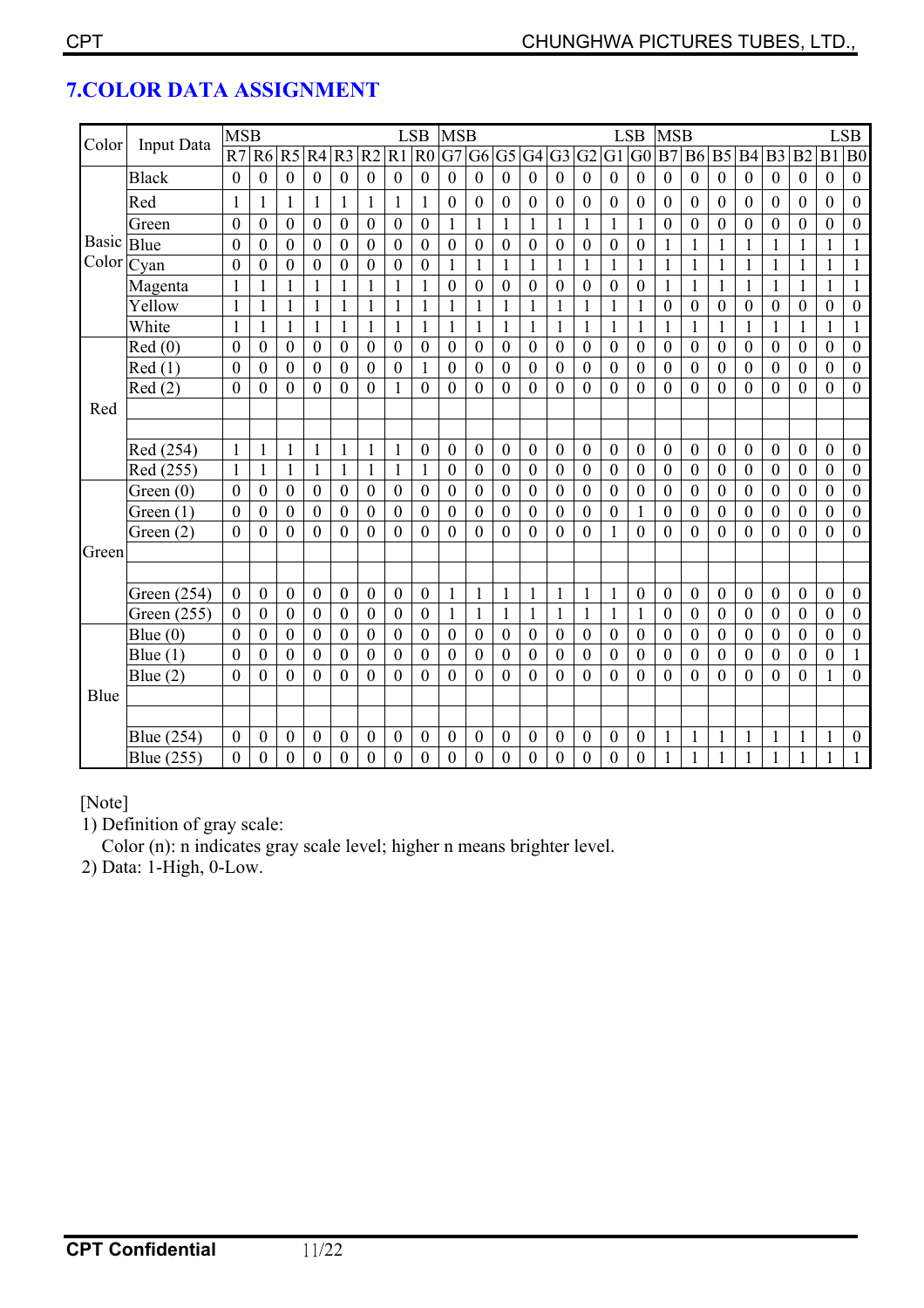# **8. BLOCK DIAGRAM**

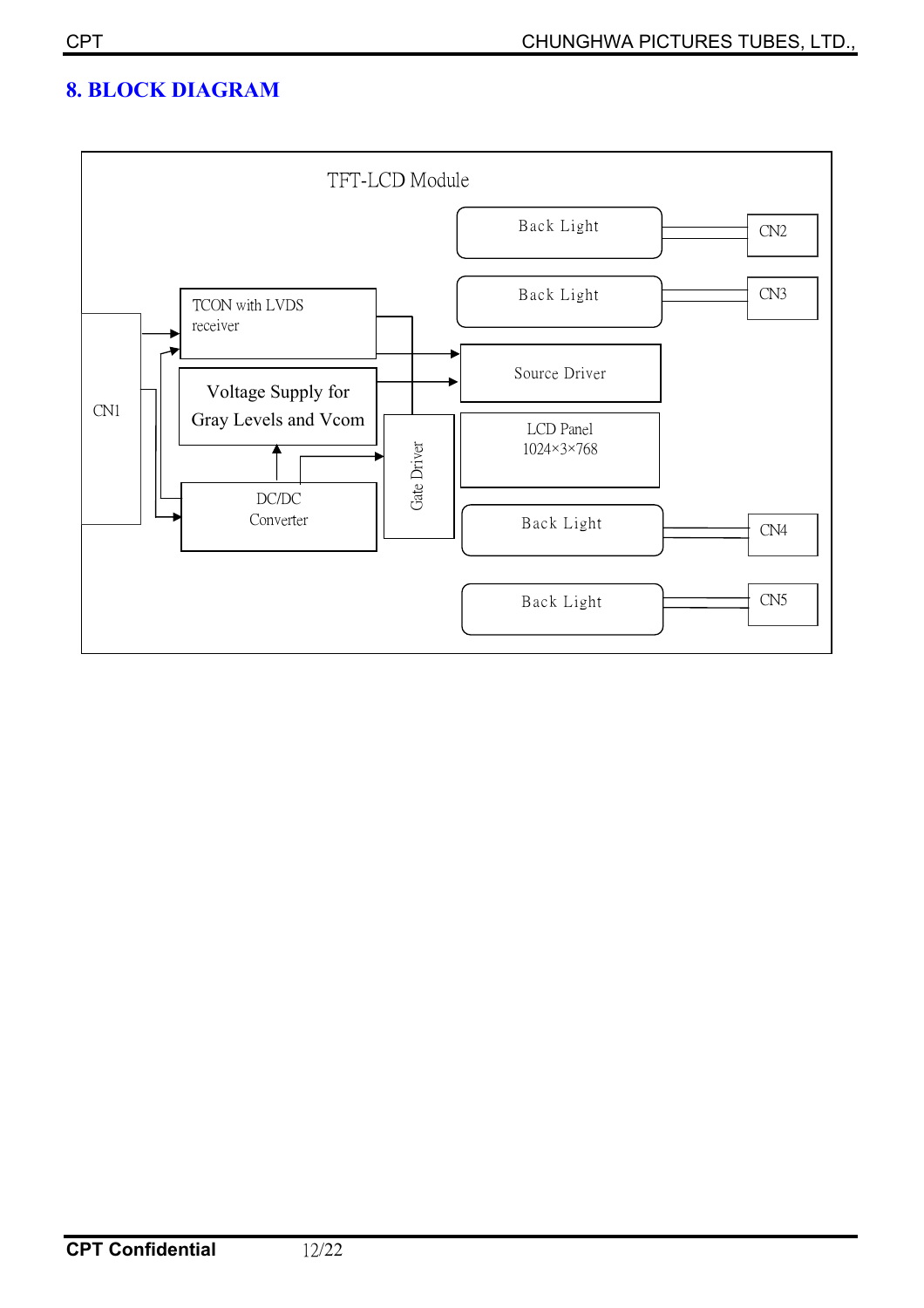# **9. MECHANICAL SPECIFICATION**

9.1 Front side (Tolerance is  $\pm$  0.5mm unless noted) [Unit: mm]

₫

₫

₫

₫

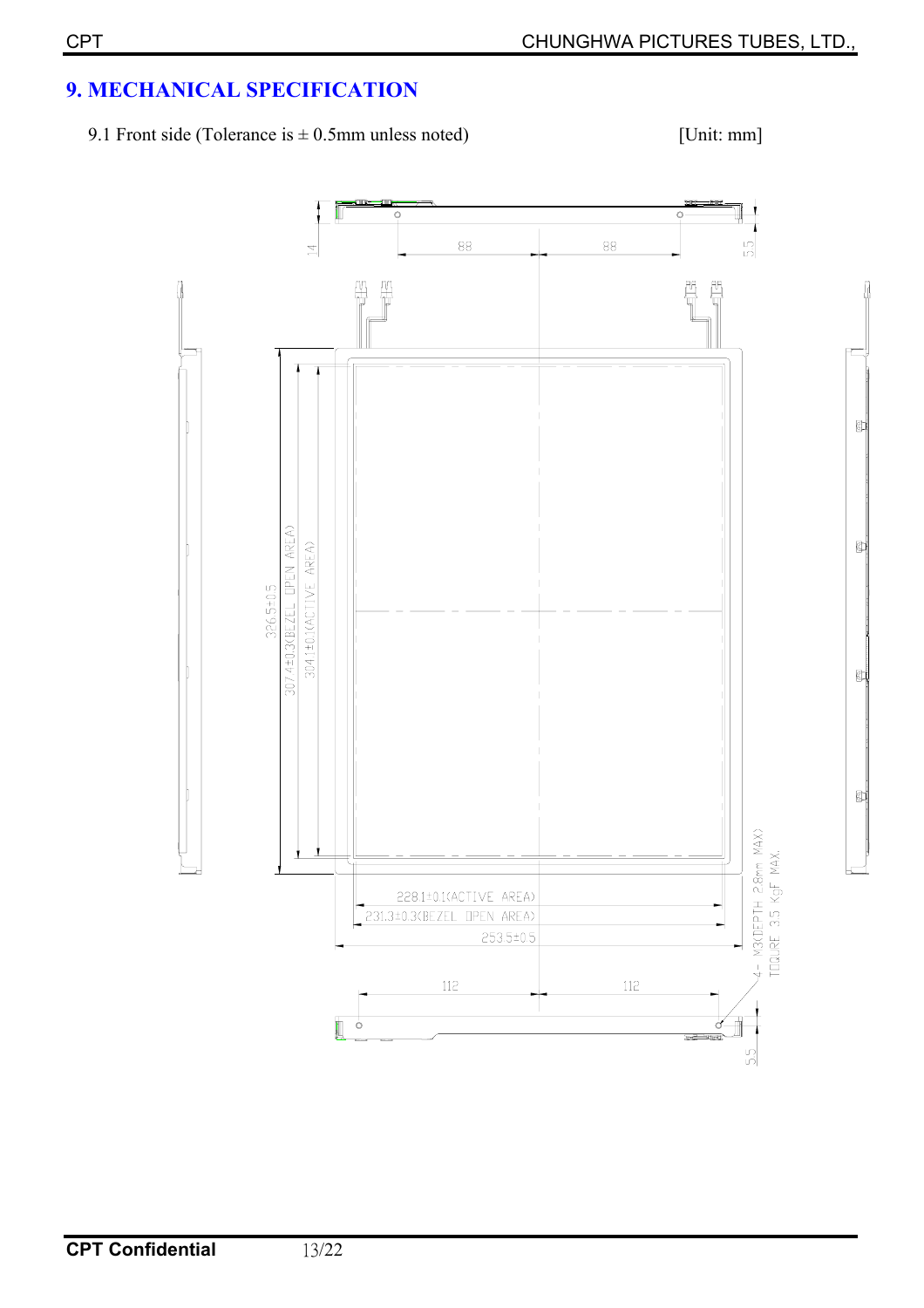Rear side (Tolerance is  $\pm 0.5$ mm unless noted) [Unit: mm]

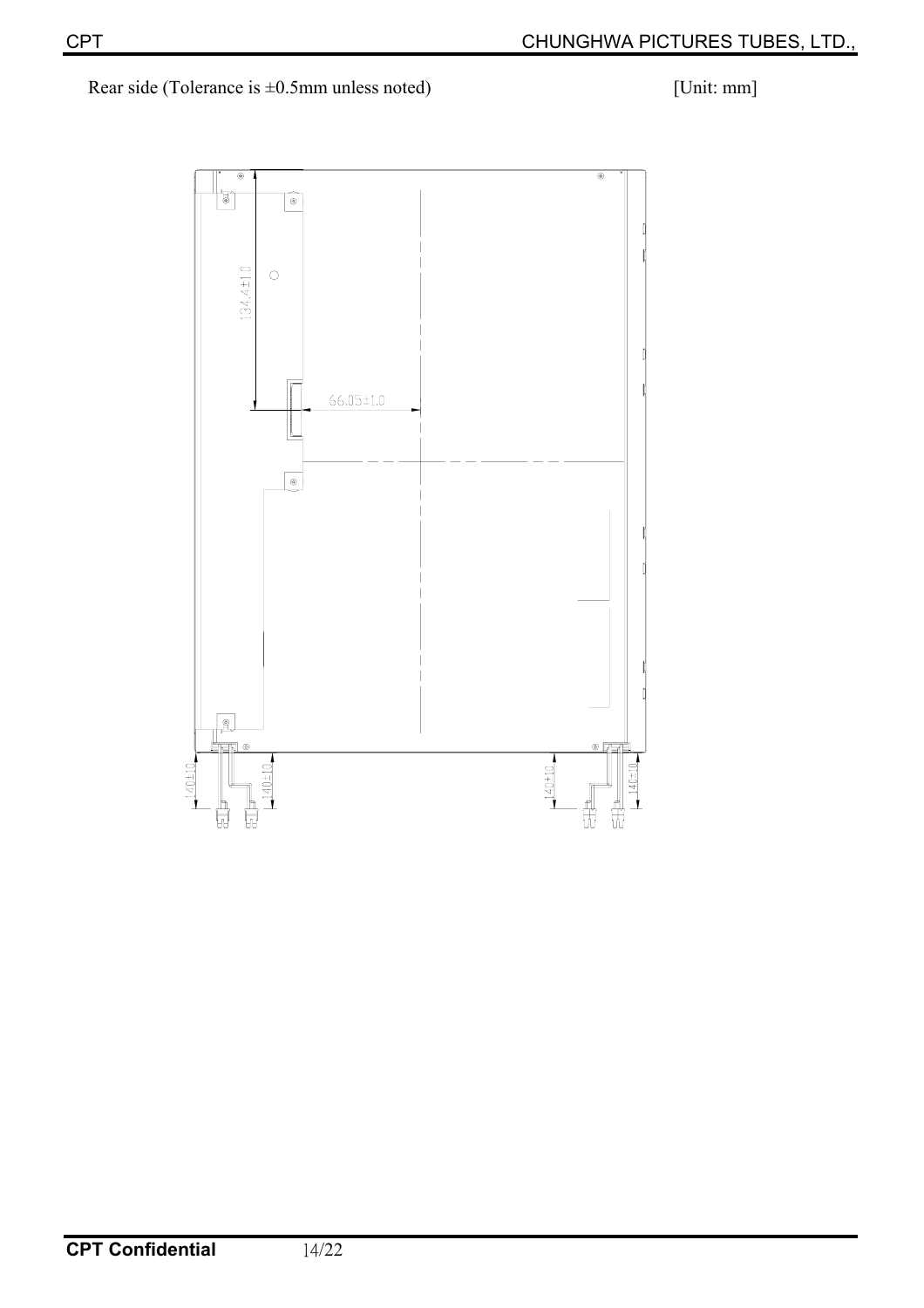|                        |            |                               |                             |                   |                         | $Ta = 25^{\circ}C$ , VCC=3.3V |                   |                       |  |
|------------------------|------------|-------------------------------|-----------------------------|-------------------|-------------------------|-------------------------------|-------------------|-----------------------|--|
| <b>ITEM</b>            |            | <b>SYMBOL</b>                 | <b>CONDITION</b>            | MIN.              | TYP.                    | MAX.                          | T                 | <b>UNI REMAR</b><br>K |  |
| Contrast (CEN)         |            | <b>CR</b>                     | $\theta = \phi = 0^{\circ}$ | 450               | 500                     | 550                           | $-$               | $*1)$                 |  |
| Luminance (CEN)        |            | $\mathbf{L}$                  | $\theta = \phi = 0^{\circ}$ | 350               | 450                     | $\overline{a}$                | cd/m <sup>2</sup> | $*2)$                 |  |
| 9P Luminance (AVG)     |            | $\mathbf{L}$                  | $\theta = \phi = 0^{\circ}$ | 300               | 400                     | $-$                           | cd/m <sup>2</sup> | $*2)$                 |  |
| 9P Uniformity          |            | $\Delta L$                    | $\theta = \phi = 0^{\circ}$ | 75                | 80                      | $-$                           | $\frac{0}{0}$     | $*2)$                 |  |
|                        |            | <b>Tr</b>                     | $\theta = \phi = 0^{\circ}$ | 5<br>$\mathbf{u}$ |                         | 6                             | ms                | $*4)$                 |  |
| Response Time          |            | <b>Tf</b>                     | $\theta = \phi = 0^{\circ}$ | $-$               | 11                      | 14                            | ms                |                       |  |
| Cross talk (crosstalk) |            | <b>CMR</b>                    | $\theta = \phi = 0^{\circ}$ | $-$               | $-$                     | $\mathbf{1}$                  | $\frac{0}{0}$     | $*7)$                 |  |
| Image sticking         |            | <b>Tis</b>                    | 2 hours                     | $\overline{0}$    | $-$                     | 6                             | ${\bf S}$         | $*5)$                 |  |
|                        | Horizontal | $\phi$                        | $CR \ge 5$                  | $-75 - 75$        | $-85 - 85$              | $\overline{\phantom{a}}$      | Deg.              | $*3)$                 |  |
| View angle             | Vertical   | $\theta$                      |                             | $-75 - 75$        | $-85 - 85$              | $-$                           | Deg.              |                       |  |
|                        | Horizontal | $\phi$                        |                             | $-60 - 60$        | $-70 - 70$              | $-$                           | Deg.              |                       |  |
| View angle             | Vertical   | $\theta$                      | $CR \geq 10$                | $-50 - 55$        | $-60 - 65$<br>(TN Type) |                               | Deg.              | $*3)$                 |  |
|                        | White      | $\mathbf X$<br>Y              |                             | 0.252<br>0.263    | 0.282<br>0.293          | 0.312<br>0.323                |                   |                       |  |
| Color<br>Coordinates   | Red        | $\overline{X}$<br>$\mathbf Y$ | $\theta = \phi = 0^{\circ}$ | 0.613<br>0.305    | 0.643<br>0.335          | 0.673<br>0.365                |                   |                       |  |
|                        | Green      | $\overline{X}$<br>Y           |                             | 0.267<br>0.558    | 0.297<br>0.588          | 0.327<br>0.618                |                   |                       |  |
|                        | Blue       | $\overline{X}$<br>Y           |                             | 0.112<br>0.048    | 0.142<br>0.078          | 0.172<br>0.108                |                   |                       |  |
| Gamma                  |            | $\mathbf r$                   |                             | (2.0)             | (2.2)                   | (2.4)                         | --                | $*6)$                 |  |

# **10.OPTICAL CHARACTERISTICS**

[Note]

These items are measured using BM-5A (TOPCON) under the dark room condition (no ambient light). Measurement Condition: IL=6.5±0.1mA

Inverter: MPT-M034, Frequency=50kHz.

Definition of these measurement items is as follows:

\*1) Definition of Contrast Ratio

CR=ON (White) Luminance/OFF (Black) Luminance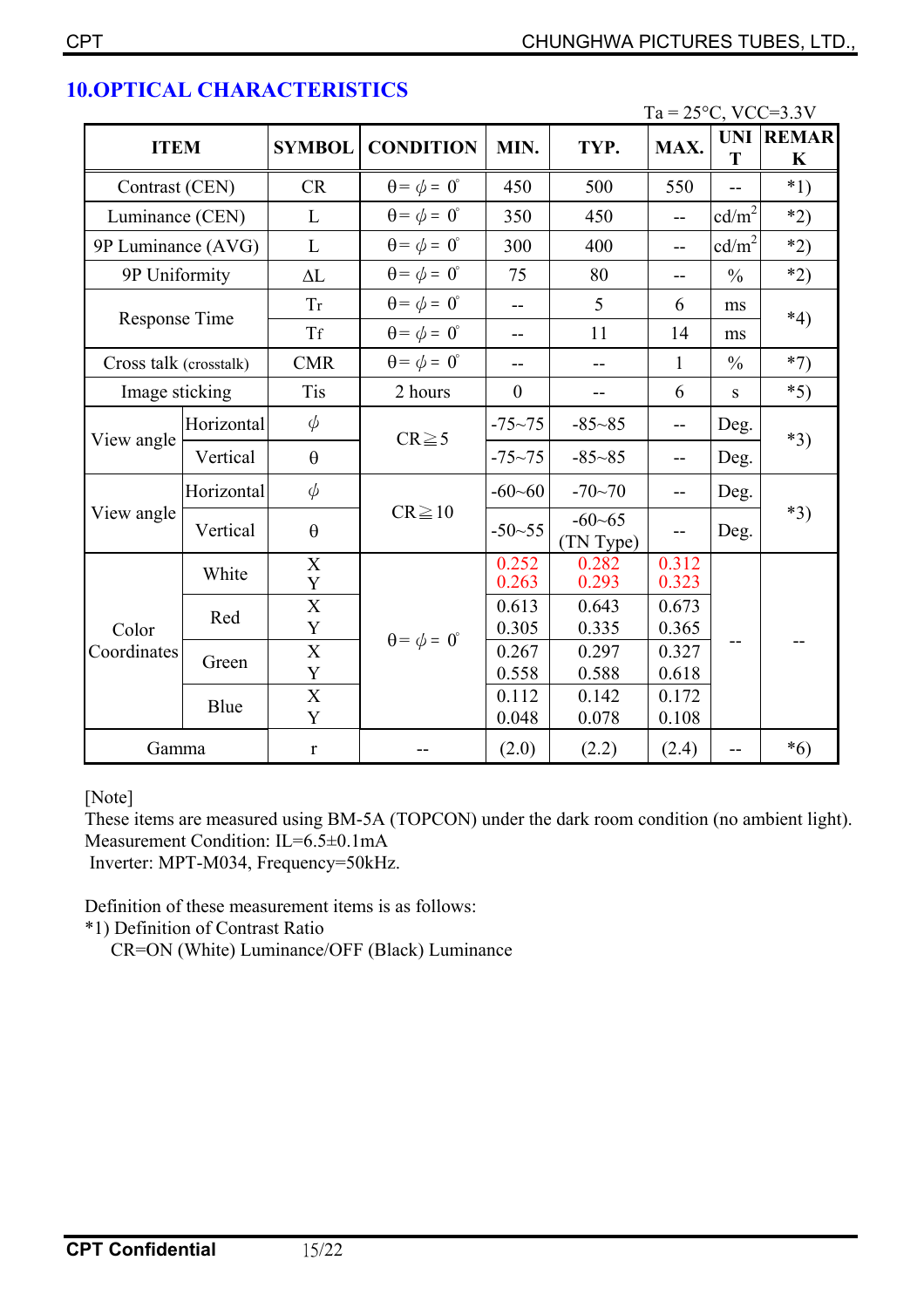\*2) Definition of Luminance and Luminance uniformity

Central luminance: The white luminance is measured at the center position "5" on the screen, see Fig.1 below.

9P Luminance (AVG): The white luminance is measured at measuring points 1 to 9, see Fig.1 below.

9P Uniformity:  $\Delta L = (L_{MIN}/L_{MAX}) \times 100\%$ 



Figure 1. Measurement positions

\*3) Definition of Viewing Angle( $\theta, \phi$ )

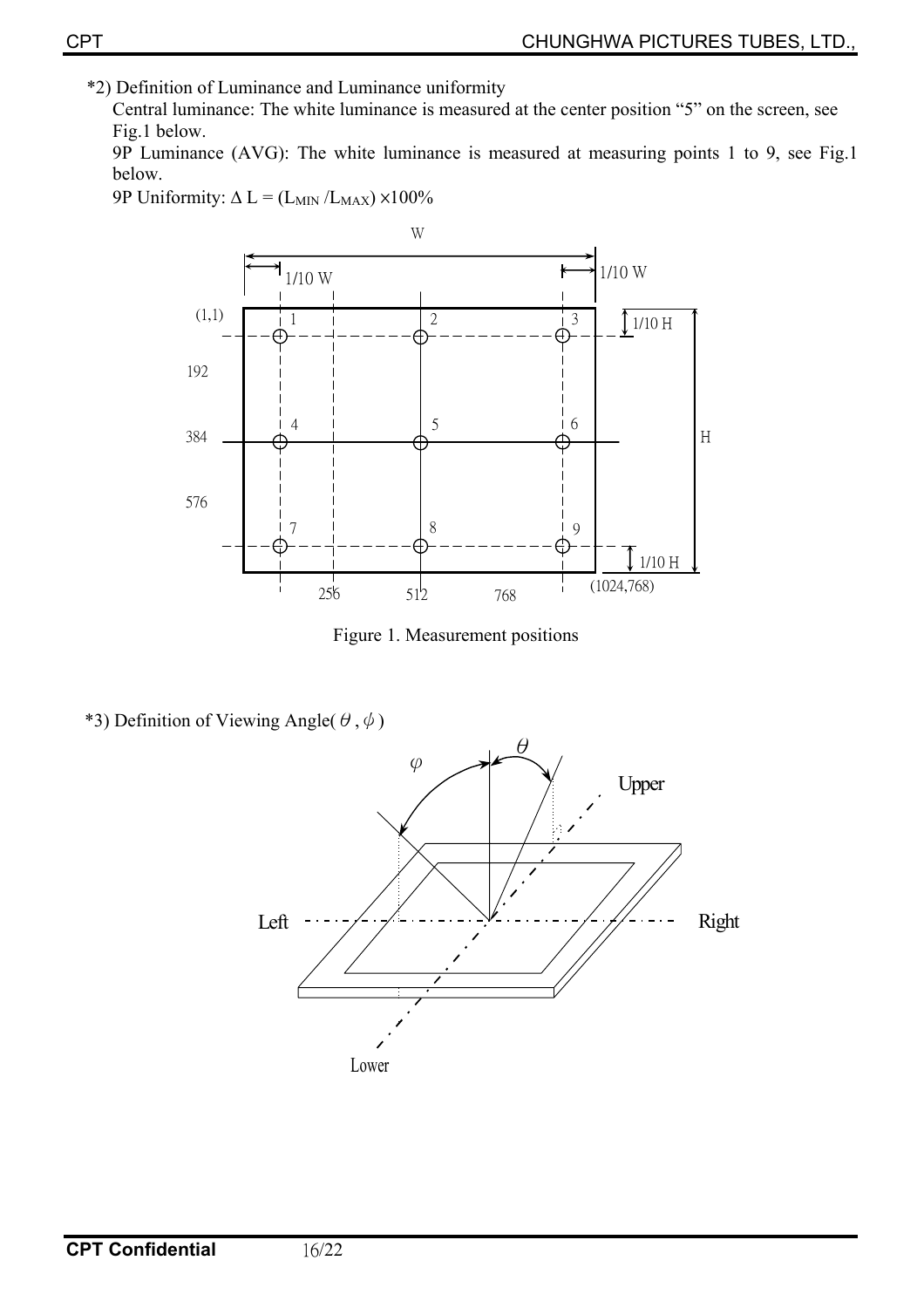#### \*4) Definition of Response Time

 Change the module frame to Black/white pattern and use Westar TDR-100 to measure tr and tf under  $25^{\circ}$ C room temperature.



#### \*5) Image sticking:

Continuously display the test pattern showing in the below figure for 2hrs at  $25^{\circ}$ C. Then switch to gray pattern (the 120nd gray level pattern), and the previous image should not persist more than 6 sec.



#### \*6) Defination Gamma(VESA)

Based on Customer Sample, take the average value as a standard center value and the variation range of Gamma value caused by loop voltage error should be between +/- 0.2. the bellow figure shows how to obtain the gamma curve and  $\gamma$  (from gray level: 0  $\cdot$  16  $\cdot$  32-----224  $\cdot$  240  $\cdot$  255).

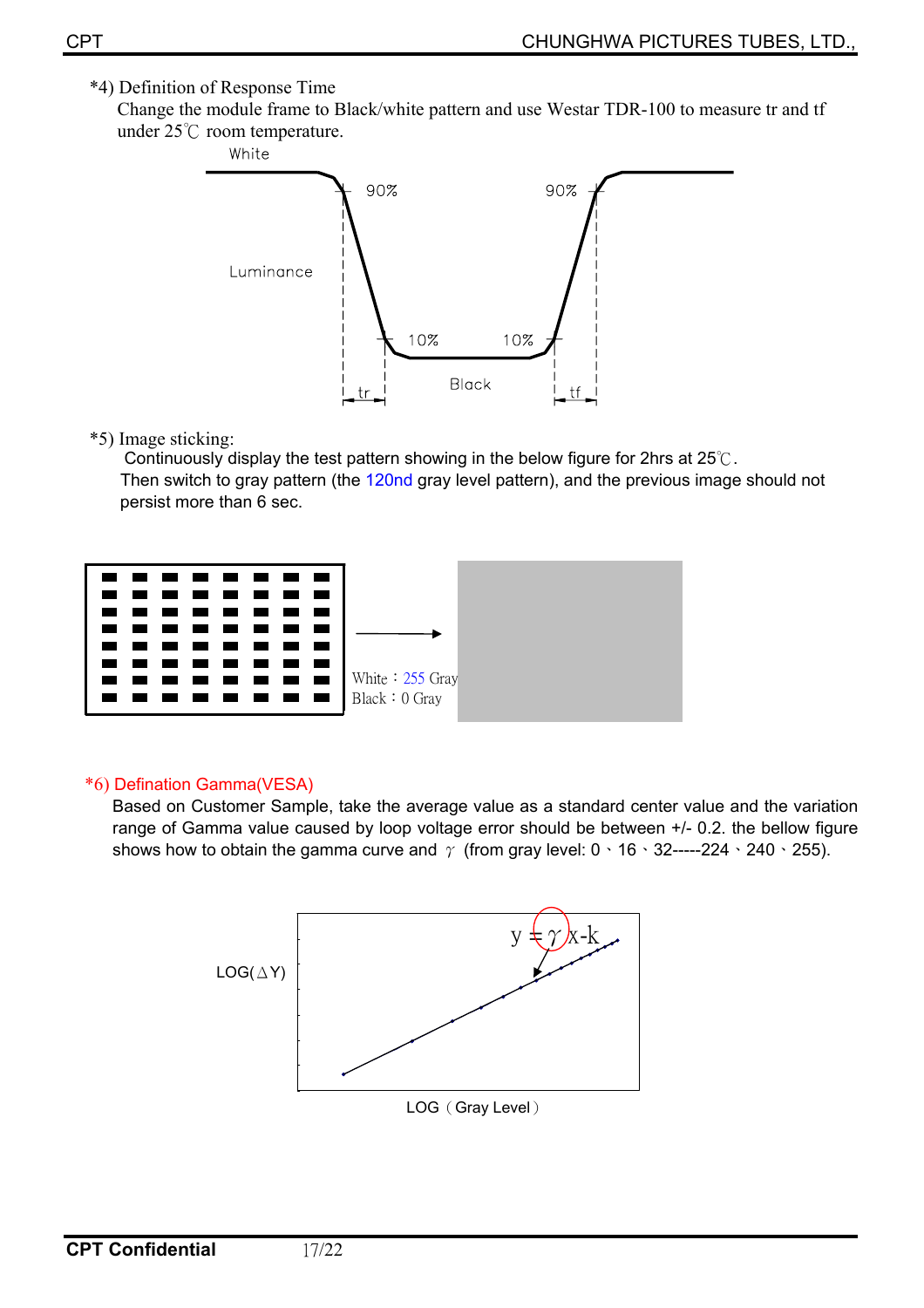\*7) Crosstalk Modulation Ratio:

CT=  $|Y_{B} - Y_{A}| / Y_{A} \times 100\%$  $Y_A \cdot Y_B$  measure position and definition  $Y_A$  means luminance at gray level 128(exclude gray level 0 pattern)

 $Y_B$  means luminance at gray level  $128$ (include gray level 0 pattern)



# **11.RELIABILITY TEST CONDITIONS**

| (1) Temperature and Humidity      |                         |
|-----------------------------------|-------------------------|
| <b>TEST ITEMS</b>                 | <b>CONDITIONS</b>       |
| <b>High Temperature</b>           | 50°C; 90%RH; 240hrs     |
| <b>High Humidity Operation</b>    | (No condensation)       |
| <b>High Temperature</b>           | 60°C; 90%RH; 48hrs      |
| <b>High Humidity Storage</b>      | (No condensation)       |
| <b>High Temperature Operation</b> | 50°C; 240hrs            |
| <b>High Temperature Storage</b>   | $60^{\circ}$ C; 240hrs  |
| Low Temperature Operation         | $0^{\circ}$ C; 240hrs   |
| Low Temperature Storage           | $-20^{\circ}$ C; 240hrs |

#### (2) Shock & Vibration

| <b>ITEMS</b>    | <b>CONDITIONS</b>                                            |
|-----------------|--------------------------------------------------------------|
|                 | Shock level: $1470m/s^2(150G)$                               |
| <b>Shock</b>    | Waveform: half sinusoidal wave, 2ms                          |
| (Non-Operation) | Number of shocks: one shock input in each direction of three |
|                 | mutually perpendicular axes for a total of six shock inputs  |
|                 | Vibration level: $9.8m/s^2(1.0G)$ zero to peak               |
|                 | Waveform: sinusoidal                                         |
| Vibration       | Frequency range: 5 to 500 Hz                                 |
| (Non-Operation) | Frequency sweep rate: 0.5 octave/min                         |
|                 | Duration: one sweep from 5 to 500Hz in each of three         |
|                 | mutually perpendicular axis(each x,y,z axis: 1 hour, total 3 |
|                 | hours)                                                       |

(3)ESD test

| <b>Test Item</b> | <b>Test statements</b>                                                                                                                               |
|------------------|------------------------------------------------------------------------------------------------------------------------------------------------------|
| Connector        | $ 200 \text{ pF} \cdot 0 \Omega \cdot \pm 250 \text{ V}$<br>By using contact-mode to discharge each pin one time and then<br>check the module frame. |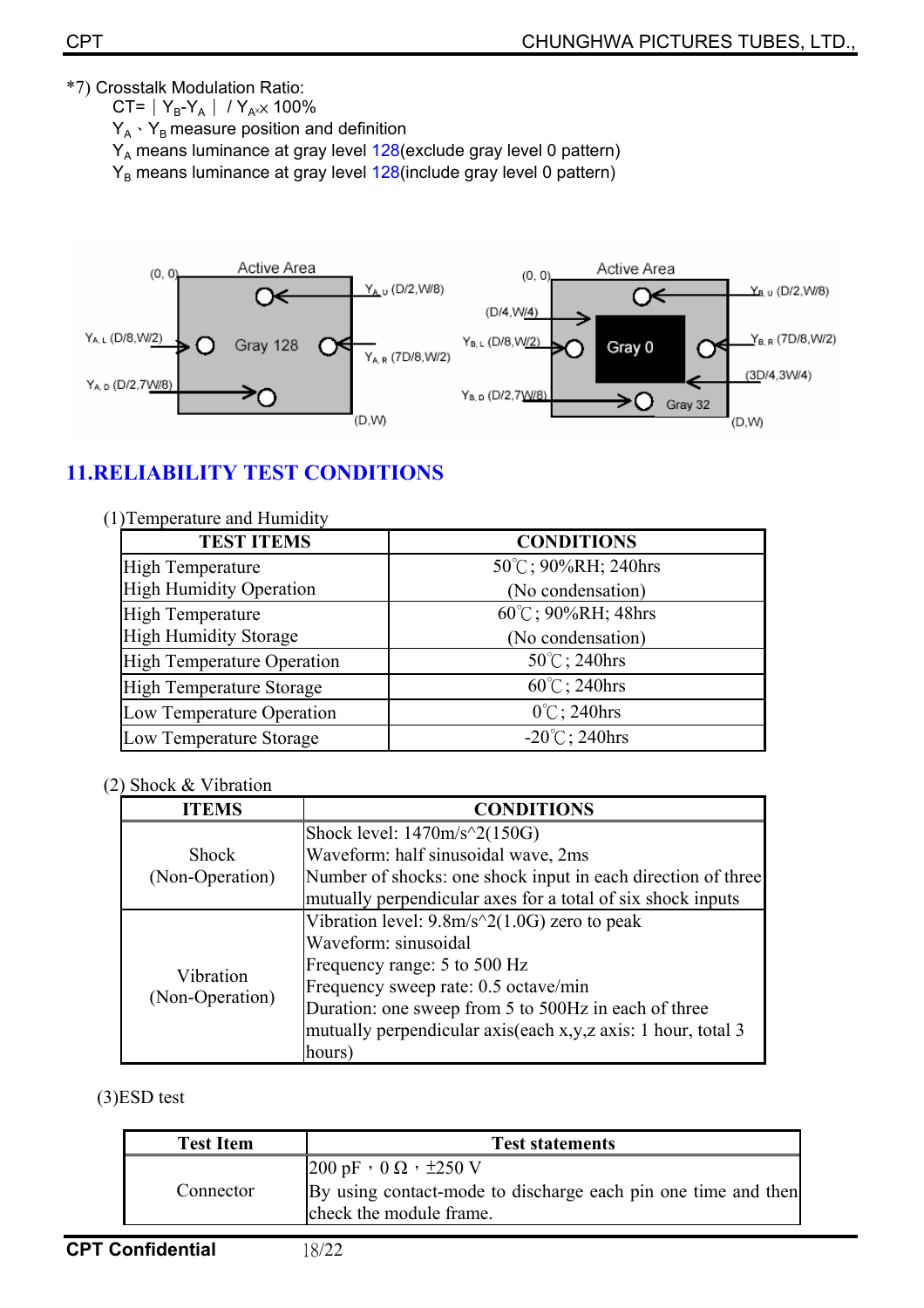| module | 1. Under test conditions, by using air-mode to discharge each test<br>point 25 times continuously and then check the module<br>frame. |
|--------|---------------------------------------------------------------------------------------------------------------------------------------|
|        | 2. Under test conditions, by using contact-mode to discharge<br>each test point of panel frame 25 times continueously and then        |
|        | check the module frame.                                                                                                               |

(4) Judgment standard

The judgment of the above test should be made as follow:

- Pass: Normal display image with no obvious non-uniformity and no line defect. Partial transformation of the module parts should be ignored.
- Fail: No display image, obvious non-uniformity, or line defects.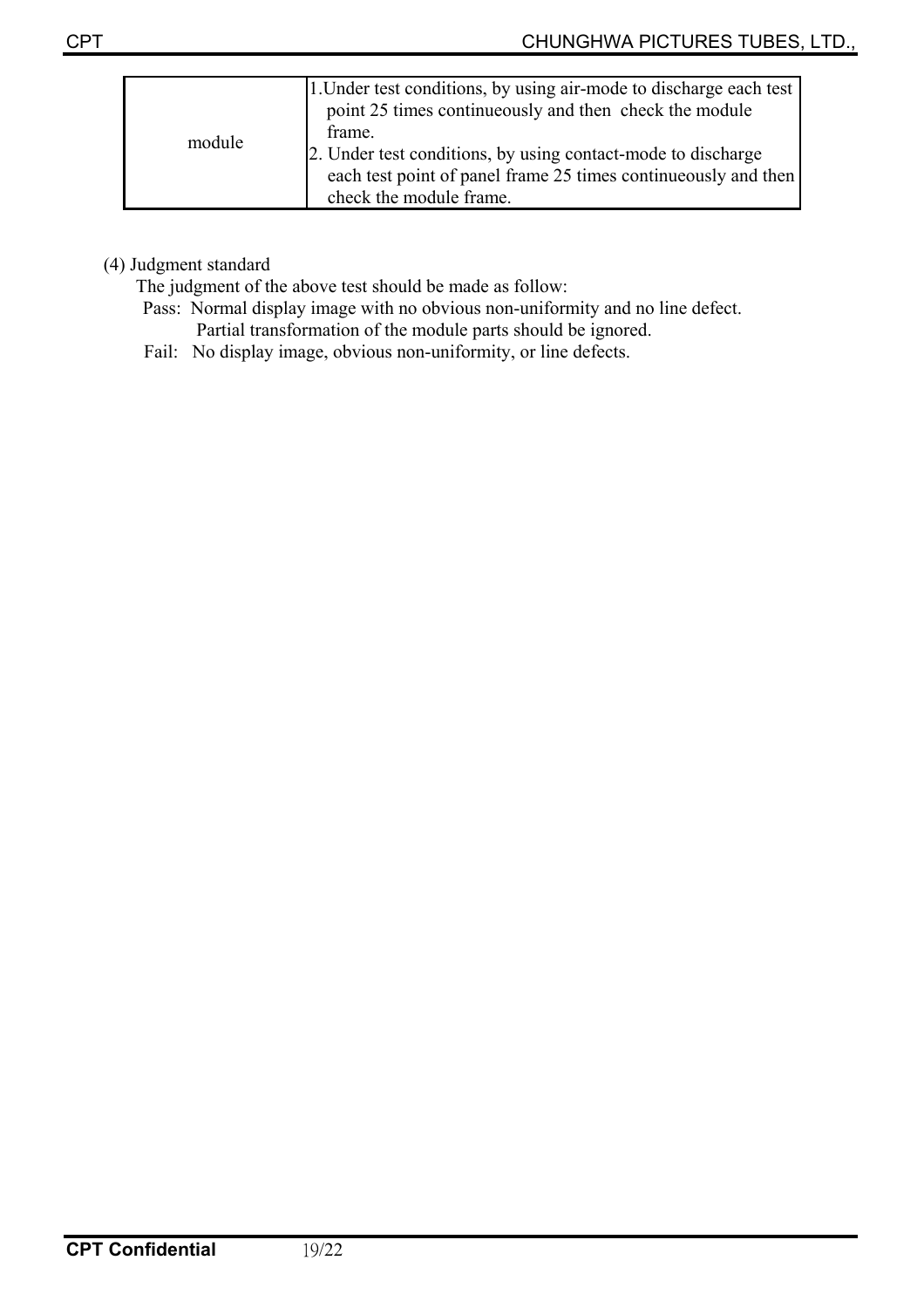# **12. HANDLING PRECAUTIONS FOR TFT-LCD MODULE**

Please pay attention to the followings in handling- TFT-LCD products;

#### 12.1ASSEMBLY PRECAUTION

(1) Please use the mounting hole on the module side in installing and do not beading or wrenching

LCD in assembling. And please do not drop, bend or twist LCD module in handling.

(2) Please design display housing in accordance with the following guidelines.

- Housing case must be destined carefully so as not to put stresses on LCD all sides and not to wrench module. The stresses may cause non-uniformity even if there is no non-uniformity statically.
- Keep sufficient clearance between LCD module back surface and housing when the LCD module is mounted. Approximately 1.0 mm of the clearance in the design is recommended taking into account the tolerance of LCD module thickness and mounting structure height on the housing.
- When some parts, such as, FPC cable and ferrite plate, are installed underneath the LCD module, still sufficient clearance is required, such as 0.5mm. This clearance is, especially, to be reconsidered when the additional parts are implemented for EMI countermeasure.
- Design the inverter location and connector position carefully so as not to give stress to lamp cable, or not to interface the LCD module by the lamp cable.
- Keep sufficient clearance between LCD module and the others parts, such as inverter and speaker so as not to interface the LCD module. Approximately 1.0mm of the clearance in the design is recommended.
- (3) Please do not push or scratch LCD panel surface with any-thing hard. And do not soil LCD panel surface by touching with bare hands. ( Polarizer film, surface of LCD panel is easy to be flawed.)
- (4) Please do not press any parts on the rear side such as source TCP, gate TCP, control circuit board and FPCs during handling LCD module. If pressing rear part is unavoidable, handle the LCD module with care not to damage them.
- (5) Please wipe out LCD panel surface with absorbent cotton or soft clothe in case of it being soiled.
- (6) Please wipe out drops of adhesives like saliva and water on LCD panel surface immediately. They might damage to cause panel surface variation and color change.
- (7) Please do not take a LCD module to pieces and reconstruct it. Resolving and reconstructing modules may cause them not to work well.
- (8) Please do not touch metal frames with bare hands and soiled gloves. A color change of the metal frames can happen during a long preservation of soiled LCD modules.
- (9) Please pay attention to handling lead wire of backlight so that it is not tugged in connecting with inverter.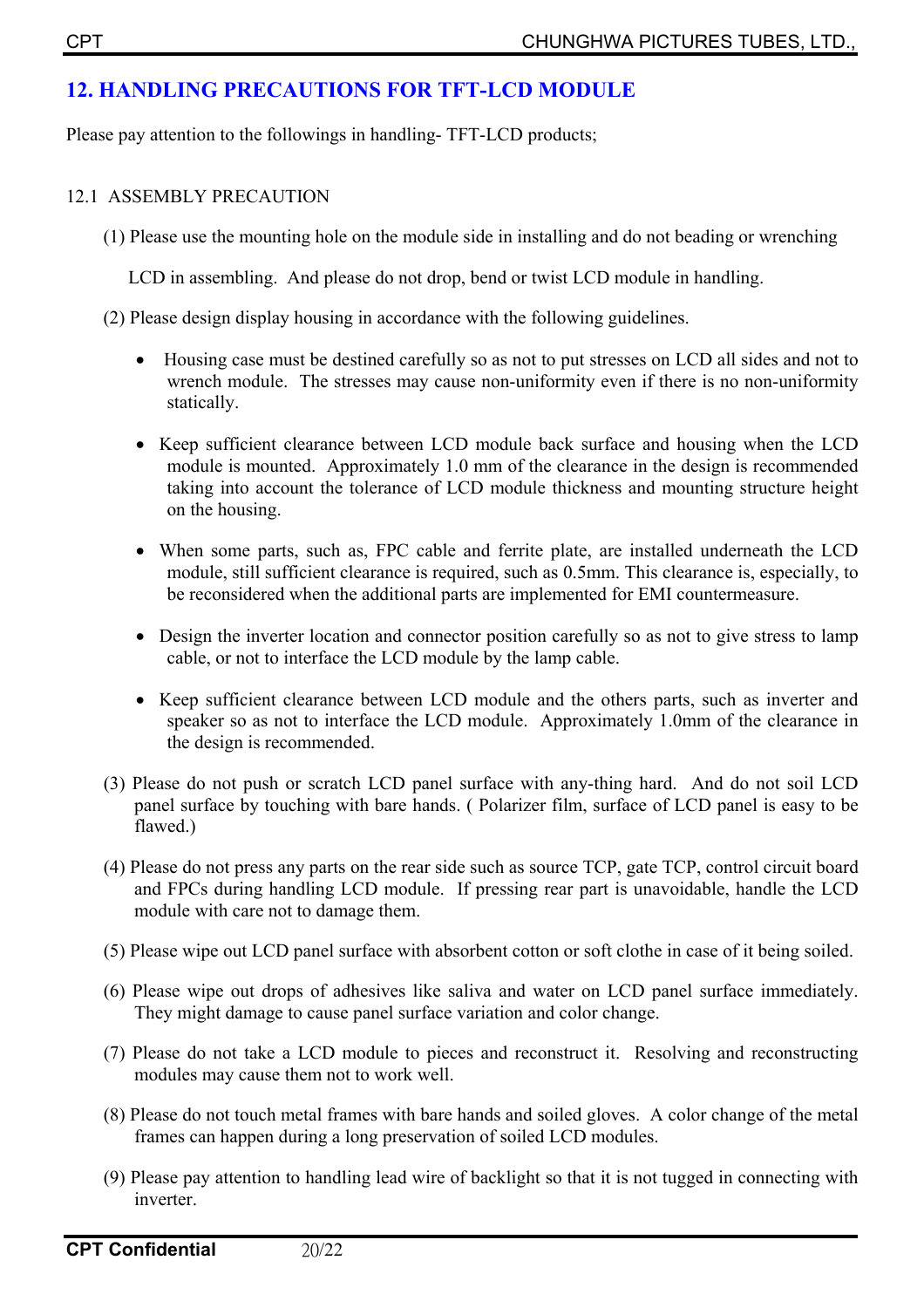#### 12.2 OPERATING PRECAUTIONS

- (1) Please be sure to turn off the power supply before connecting and disconnecting signal input cable.
- (2) Please do not change variable resistance settings in LCD module. They are adjusted to the most suitable value. If they are changed, it might happen LCD does not satisfy the characteristics specification.
- (3) Please consider that LCD backlight takes longer time to become stable of radiation characteristics in low temperature than in room temperature.
- (4) A condensation might happen on the surface and inside of LCD module in case of sudden change of ambient temperature.
- (5) Please pay attention to displaying the same pattern for very long time. Image might stick on LCD. If then, time going on can make LCD work well.
- (6) Please obey the same caution descriptions as ones that need to pay attention to ordinary electronic parts.

#### 12.3 PRECAUTIONS WITH ELECTROSTATICS

- (1) This LCD module use CMOS-IC on circuit board and TFT-LCD panel, and so it is easy to be affected by electrostatics. Please be careful with electrostatics by the way of your body connecting to the ground and so on.
- (2) Please remove protection film very slowly on the surface of LCD module to prevent from electrostatics occurrence.

#### 12.4 STORAGE PRECAUTIONS

- (1) When you store LCDs for a long time, it is recommended to keep the temperature between  $0^{\circ}$ C  $\sim$ 40°C without the exposure of sunlight and to keep the humidity less than 90%RH.
- (2) Please do not leave the LCDs in the environment of high humidity and high temperature such as  $60^{\circ}$ C 90%RH.
- (3) Please do not leave the LCDs in the environment of low temperature; below -20 $\degree$ C.

#### 12.5 SAFETY PRECAUTIONS

- (1) When you waste LCDs, it is recommended to crush damaged or unnecessary LCDs into pieces and wash them off with solvents such as acetone and ethanol, which should later be burned.
- (2) If any liquid leaks out of a damaged-glass cell and comes in contact with the hands, wash off thoroughly with soap and water.

#### 12.6 OTHERS

- (1) A strong incident light into LCD panel might cause display characteristics' changing inferior because of polarizer film, color filter, and other materials becoming inferior. Please do not expose LCD module direct sunlight Land strong UV rays.
- (2) Please pay attention to a panel side of LCD module not to contact with other materials in preserving it alone.